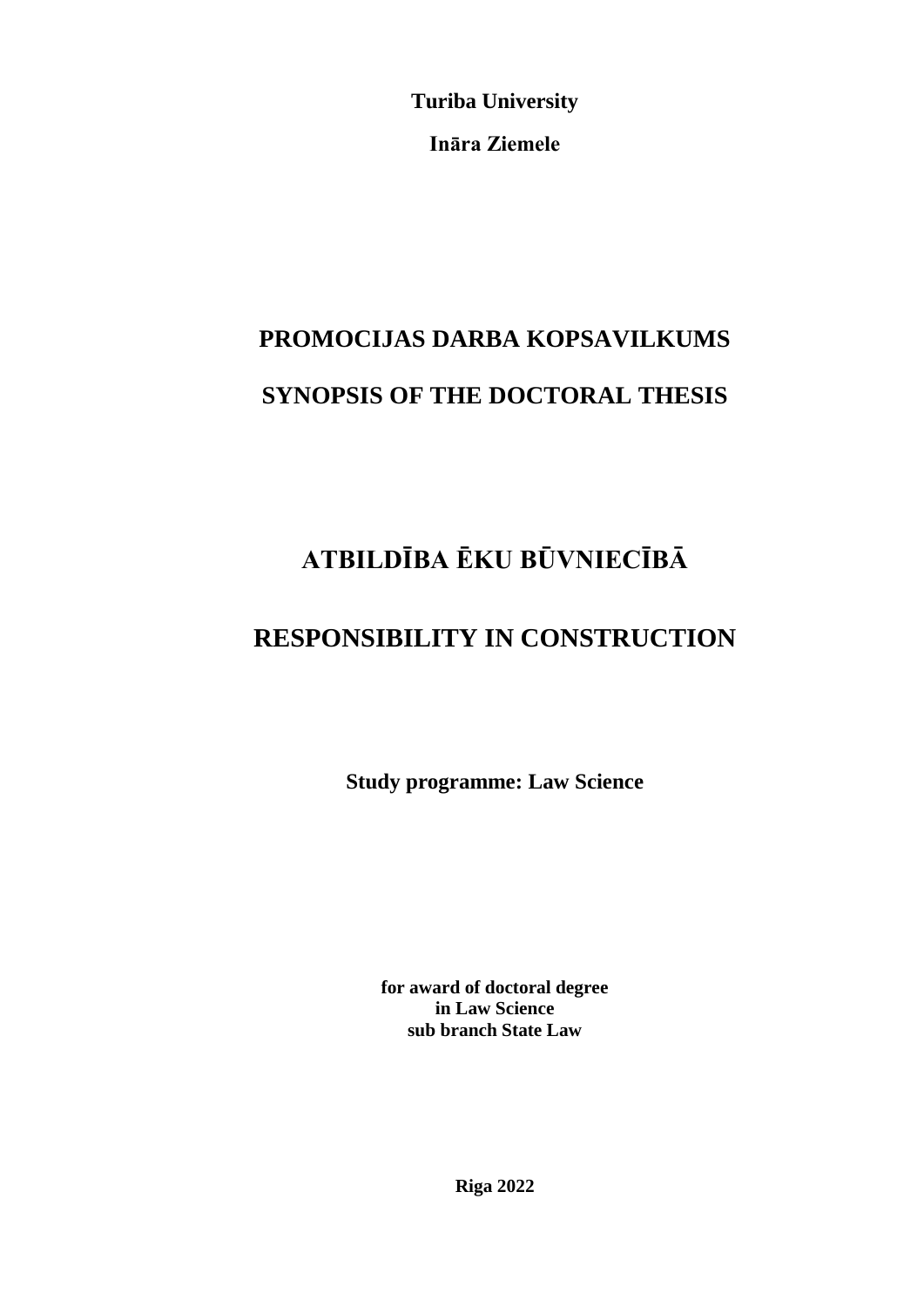

The doctoral thesis was developed at the Faculty of Law of Turiba University during the period from 2016 to 2022

Advisor: Dr.iur.: *Jānis Načisčionis*

Official reviewers:

Dr.iur.: *Ingrīda Veikša, Turiba University, professor (Latvian Council of Science expert in Law Science)* Dr.iur.: *Jānis Bramanis, Sworn advocate* Dr.iur.: *Algimantas Urmonas, Mykolas Romeris University professor (Lithuania)*

The defence/presentation of the doctoral thesis shall be held at the public sitting of the doctoral council of Turiba University for Law Science at 12:00, on 8.June 2022 at the Faculty of Law, Turiba University, Graudu street -68, Riga, Room No. C205.

The doctoral thesis and synopsis can be reviewed at the library of Turiba University, Graudu street 68, Riga.

Chairperson of the doctoral council for Law Science: Dr.iur.: *Jānis Načisčionis*

Secretary of the doctoral council for Law Science: Dr.iur.: *Ingrīda Veikša*

> **©** Ināra Ziemele, 2022 **© Turiba University, 2022**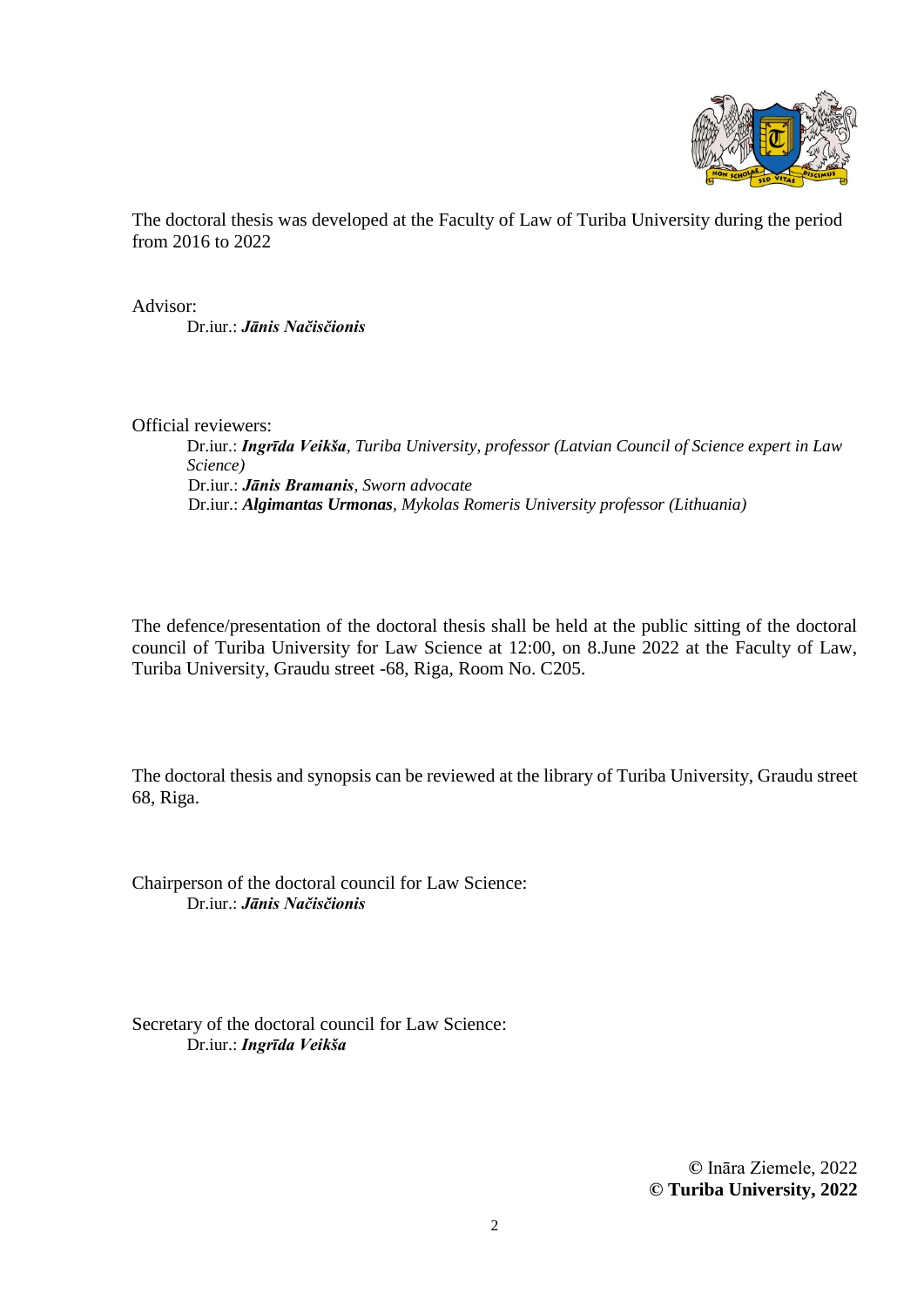**1. THE SCIENTIFIC NOVELTY OF THE RESEARCH** is expressed in the fact that the author's research is the first such work of this scope in Latvia, with the aim to assess the responsibility of construction specialists and officials involved in the construction process, as specified in the regulatory enactments in force on 1 October 2014, as well as to examine how these regulatory enactments are being implemented in practice, or whether enough has been done to determine and define the responsibility of each person involved in the construction process.

**The scientific novelty of the research** lies both in theoretical and practical aspects. The theoretical role of the doctoral thesis is reflected in the analysis of the concept of responsibility and in analysing and systematising responsibility under the legislation, providing theoretical insights on the possibilities for improving the legal framework and on the further development of responsibility in construction. On the other hand, the **practical application** of the doctoral thesis is in identifying the challenges of the legal framework and its enforcement practice, by proposing solutions and legislative amendment proposals aimed to improve the efficiency of the institute of responsibility. The doctoral thesis in general provides a comprehensive insight into responsibility for construction and its analysis, but it does not offer a complete overview of these issues, as the study is limited both by the scope of the subject and the time of the study. The author gives a view on this issue and the related problems, based on both the study carried out and the practical experience, and calls for the issue to be assessed and considered on an individual basis by each participant or person in construction.

**2. AIMS OF THE RESEARCH** - to analyse the doctrine and practice of law sciences, as well as to analyse scientific materials, to develop amendments to the regulatory enactments governing construction and to offer improvements to their application in order to determine and define more precisely the responsibility of those involved in building construction.

**TASKS OF THE RESEARCH**, to achieve aims are:

1) to carry out an overview of historical regulatory enactments and scientific studies related to responsibility in construction binding on the subject, to compile and analyse the information obtained;

2) to clarify the meaning of the concept of responsibility in construction and to compile the information obtained;

3) to analyse responsibility of the participants of the construction process, which is specified in the regulatory enactments regulating construction;

4) to determine the responsibility of the authorities controlling the construction, by identifying the officials who perform construction control and what decisions they take;

5) to examine the activities of the certification institution, which has certified the construction specialists, activity and decisions regarding violations of construction specialists;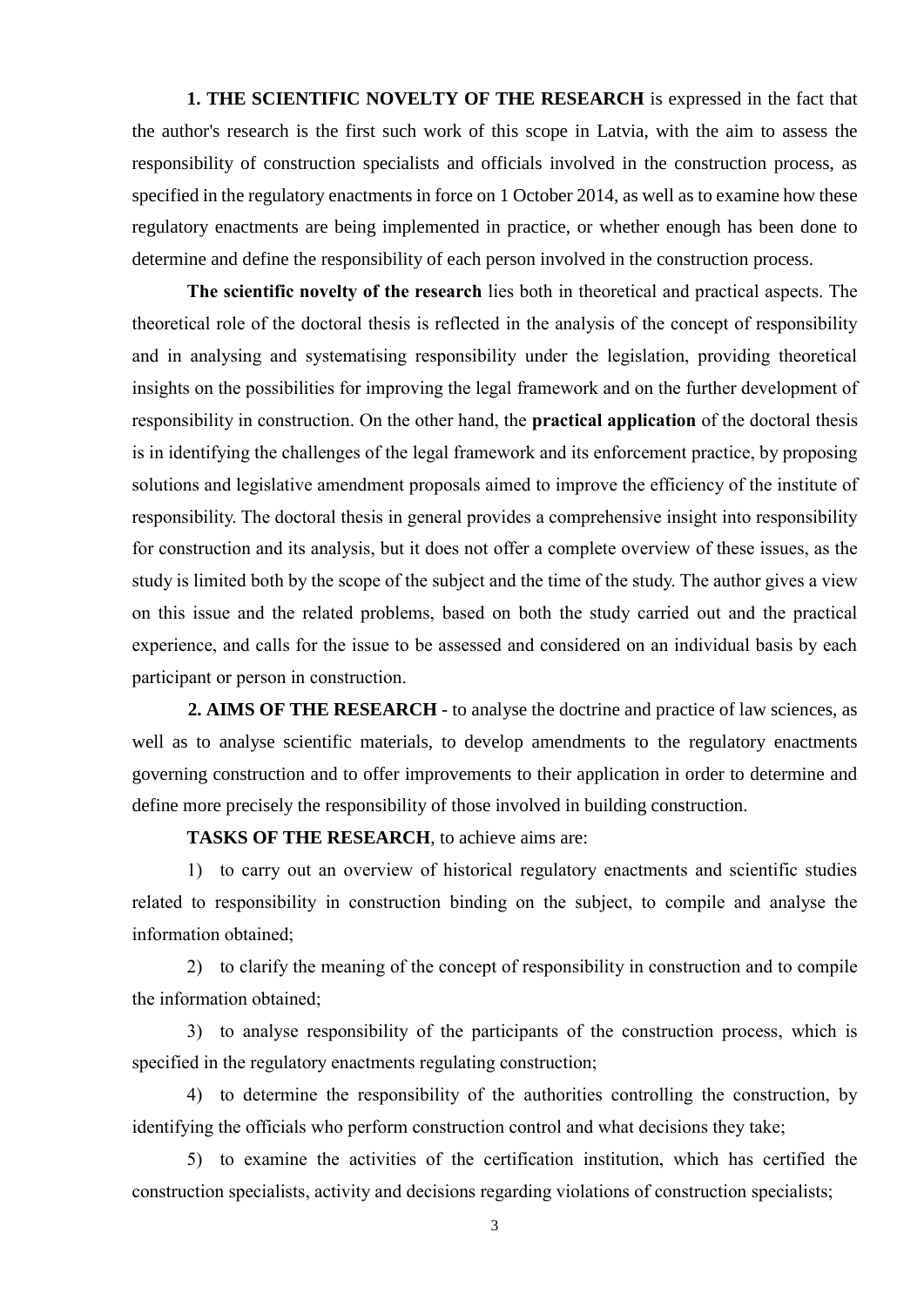6) to collect and analyse legal liability in relation to activities or omissions performed in the construction process by the participants of the construction process and the authorities controlling the construction, as well planning construction policy;

7) to summarise and analyse the findings, and to put forward proposals for amendments to the regulatory enactments governing construction in order to offer improvements to their application, by specifying and defining the responsibilities of persons involved in building construction.

## **3. HYPOTHESIS: "The definition of responsibility in the regulatory framework for construction is not clear, unambiguous or sufficient enough"** confirmed partially:

- the definition of responsibility for construction is detailed, setting out in detail the responsibility, responsibilities and rights of each participant of the construction process and is clearly worded;

- the definition of responsibility for construction is not clear: it is governed by the Construction  $Law<sup>1</sup>$  and by the Cabinet Regulation No. 500 of 19 August 2014 "General Construction Regulations" (hereinafter  $-$  General Construction Regulations)<sup>2</sup> and, in some cases, by the Cabinet Regulation No. 529 of 2 September 2014 "Construction Regulations of Buildings" (hereinafter – Construction Regulations of Buildings)<sup>3</sup>. Both inconsistencies and overlapping of norms have been identified in the definition of responsibility. On the other hand, building authorities have to apply and compare mutual obligations governed by a number of regulatory enactments to carry out comprehensive construction controls;

- the definition of responsibility in construction is not sufficient enough, both correction of errors and prevention of inconsistencies need to be addressed and amendments need to carried out in line with the proposals put forward in this doctoral thesis;

- neither the Construction Law nor the General Construction Regulations provide for sanctions for failure to fulfil the rights or obligations of the participants of the construction process, except *administrative liability* for unauthorised construction, which do not apply to noncompliance with the rights or obligations specified for the participants of the construction process; a construction permit may be revoked by the building authority in specified cases, but it only concerns the initiator of the construction; to ensure the responsibility of construction operators other regulatory enactments are applicable, such as: Section 19,  $19<sup>1</sup>$ ,  $19<sup>2</sup>$  and  $19<sup>3</sup>$  of the Construction Law regulate the legal responsibility of the participants in the construction process

 $\overline{a}$ 

<sup>&</sup>lt;sup>1</sup> Construction Law. Adoption: 09.07.2013. Publication: Latvijas Vēstnesis, 146, 30.07.2013. OP No.2013/146.1. Last amended: 19.08.2021.

<sup>&</sup>lt;sup>2</sup> Cabinet of Ministers Regulation No.500, adopted 19.08.2014. "General Construction Regulations". Publication: Latvijas Vēstnesis, 191, 26.09.2014. OP No.2014/191.3. Last amended: 28.01.2021.

<sup>&</sup>lt;sup>3</sup> Cabinet of Ministers Regulation No.529, adopted 02.09.2014. "Construction Regulations of Buildings". Publication: Latvijas Vēstnesis, 194, 01.10.2014., OP No.2014/194.4. Last amended: 11.01.2022.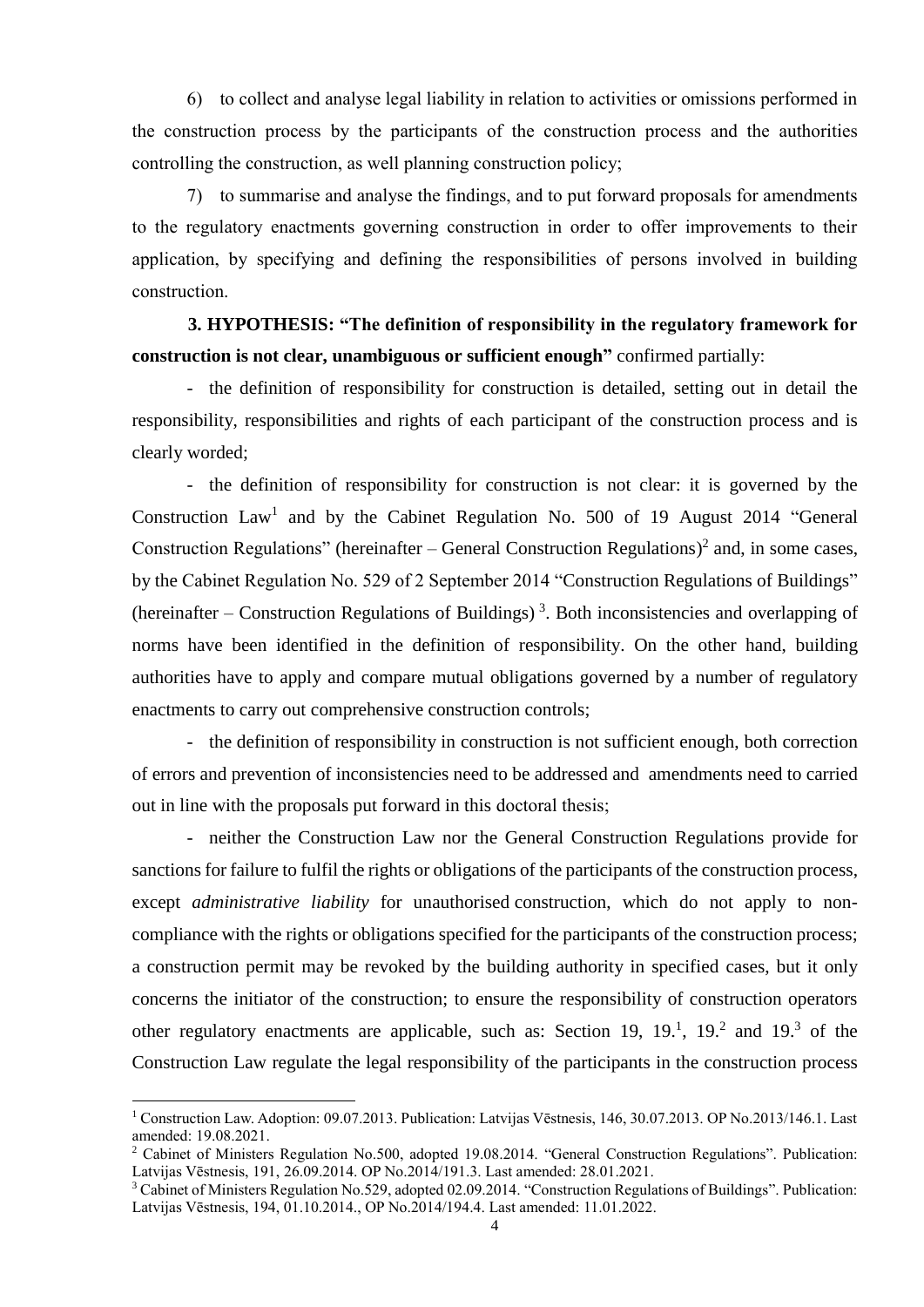and the participants of the construction process shall be liable to each other in accordance with the contracts entered into (*civil liability*); the participants of the construction process in conformity with regulatory enactments and contracts entered into shall be responsible for a result of their actions or failure to act (*civil liability insurance, the institution that has issued the construction practice certificate for construction specialist, competence*); criminal law rules are applicable to violations of construction provisions for which *criminal liability* has been determined in section 239 of the Criminal Law; if a building inspector, does not fulfil or does not fulfil properly the duties, which are specified in Paragraph  $19<sup>2</sup>$  of Cabinet Regulation No. 499 of 19 August 2014 "Regulations Regarding Building Inspectors", a local government or an institution, which carries out the functions of the building authority (employs the building inspector), shall initiate and decide regarding the *disciplinary liability*.

**4. RESEARCH METHODS USED:** the *systemic method* used for analysing and determining the interconnection between legal norms; the *historical method* used to study and analyse historical elements of the norms on the objectives of legislative action, by clarifying what the legislator wanted to achieve by adopting the new Construction Law; the *teleological method,*  analysing both the meaning and purpose of the regulatory acts and their justification; the *analytical method* used for analysing legislation and case law, papers of researchers from different sciences and published materials; the *comparative method* used for analysing the sources of law, including exploring the legal framework and practices of other countries, as well as legal doctrine and comparing historical and existing legislation; the *inductive method* used as part of the study, drawing conclusions and investigating components forming responsibility in construction; the *deductive method* used for separating and detailing individual elements from general aspects, as well as for assessing the knowledge and legal provisions of different researchers; the *observatory method* used for observing and analysing the speeches of officials related to the subject and also of judges (interviews, press conferences) in order to obtain up-to-date and accountable additional information related to responsibility in construction.

#### **5. RESEARCH LIMITATIONS**

1

The subject of the study is limited, *firstly* by looking at the issue of responsibility for building construction, because according to Annex 1 to the General Construction Regulations, buildings are classified under buildings and engineering structures<sup>4</sup> and classified in three groups, which is a very large volume of study, *secondly*, the study period was limited until 17 January 2022 to limit the impact of the legislative amendments relating to the subject on the content of the study, *thirdly*, the doctoral thesis does not analyse administrative offence proceedings in the field

<sup>4</sup> Cabinet of Ministers Regulation No.500, adopted 19.08.2014. "General Construction Regulations". Publication: Latvijas Vēstnesis, 191, 26.09.2014. OP No.2014/191.3. Last amended: 28.01.2021. Annex 1.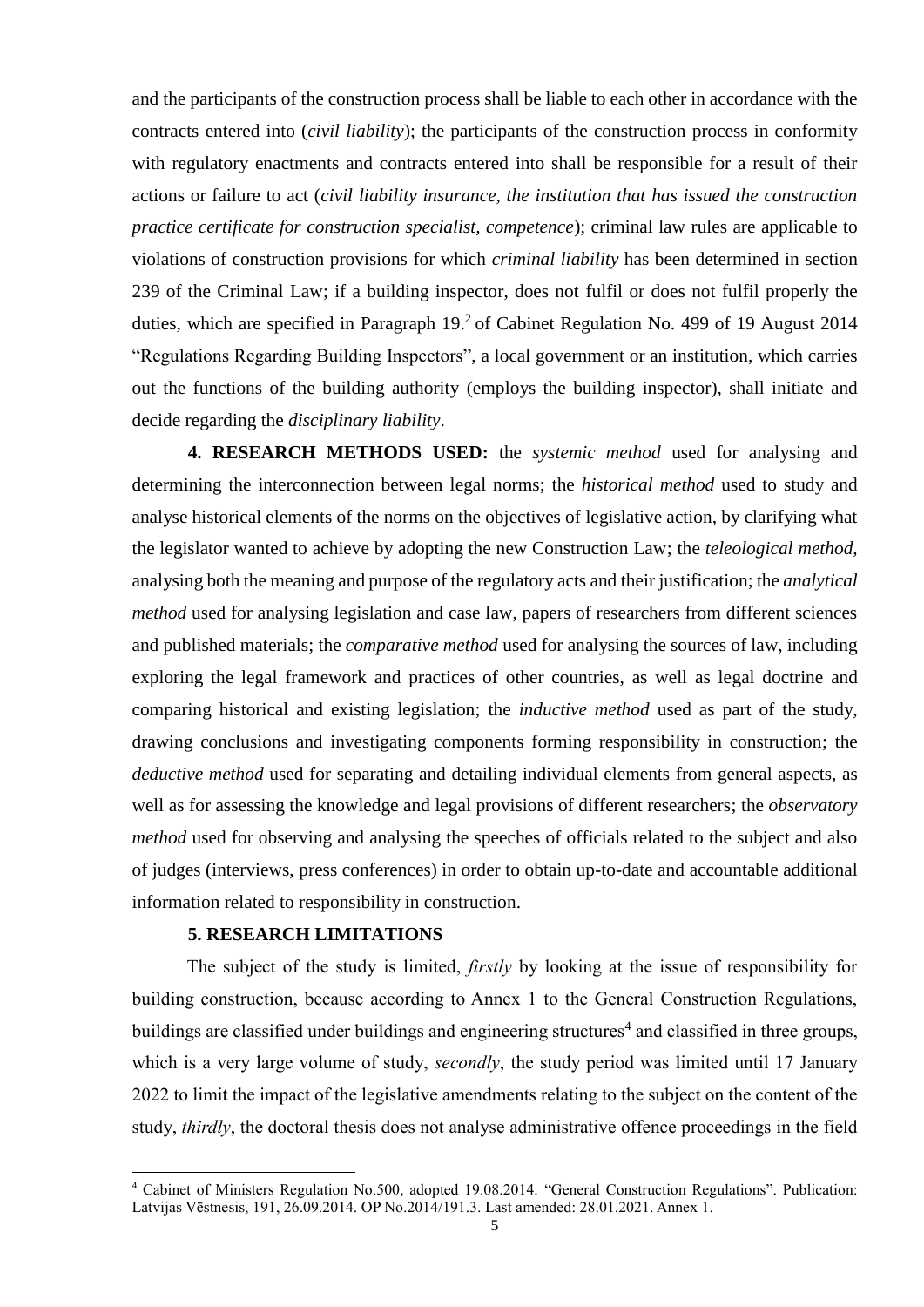of construction and the related case-law, since this issue is extensive and worth a separate study. *Fourthly*, the doctoral thesis does not investigate the practice of building authorities or authorities carrying out the functions of the building authority taking into account the fact that the author has not received such authorisation and the regulatory enactments for the protection of personal data as well. The case-law has been investigated in relation to the responsibility in construction of the participants of the construction process. *Fifthly*, the study is limited by limited access to other national judicial practices that are not publicly available.

#### **6. THE LENGTH OF THE DOCTORAL THESIS AND ITS STRUCTURE**

The doctoral thesis contains 168 pages. The doctoral thesis consists of an introduction, five chapters with sub-chapters, conclusions and recommendations. *The introduction* shows the scientific novelty of the research, aims and tasks of the research, hypothesis of the study, research methods used and research limitations, theoretical base and structure, dissemination of the doctoral research results – scientific publications and conferences, where the results have been presented. In *Chapter 1* of the doctoral thesis, the author clarifies the concept of responsibility and responsibility for construction, analyses the responsibility of participants of the construction process in the Construction  $Law<sup>5</sup>$  1995 and in the Construction Law<sup>6</sup> 2013. The author examines the approval of projects and calculations in the  $20<sup>th</sup>$  century and the progress towards the modelling of building information in the  $21<sup>st</sup>$  century, as well as the ethics of the construction industry. In *Chapter 2*, the author examines the liability of the participants of the construction process, analyses the civil liability insurance contract of the participants of the construction process and the decisions of the institution that has issued the construction practice certificate for the construction specialist. In *Chapter 3*, the author examines and analyses civil liability in relation to restrictions on the right to use of buildings, liability of the owner of the building, and contractual and legal liability. In *Chapter 4*, the author examines and analyses construction control to ensure responsibility by analysing both the competence of the authorities controlling the construction, ensuring responsibility and the duties, rights and disciplinary liability of the officials performing construction control. At the same time, administrative decisions and the obligation to prevent arbitrary construction, contestation of an administrative act or actual action and a claim for compensation, as well as enforcement of decision under an administrative act - have been studied and analysed as well.. In the last chapter - *Chapter 5*, the author examines and analyses the criminal liability of construction by investigating both the criminal case of the Zolitude tragedy<sup>7</sup> and the

 $\overline{a}$ 

<sup>5</sup> Construction Law. Adoption: 10.08.1995. Publication: Latvijas Vēstnesis, 131, 30.08.1995.; Latvijas Republikas Saeimas un Ministru Kabineta Ziņotājs, 20, 19.10.1995. Last amended: 13.06.2013. (No longer in force).

<sup>6</sup> Construction Law. Adoption: 09.07.2013. Publication: Latvijas Vēstnesis, 146, 30.07.2013. OP No.2013/146.1. Last amended: 19.08.2021.

<sup>7</sup> Rīgas pilsētas Pārdaugavas tiesas 18.02.2020. spriedums krimināllietā No.11511002713, archive No.K68-0025- 20/20. Viewed: 17.01.2022.<https://tiesas.lv/Contents/Item/Display/5939>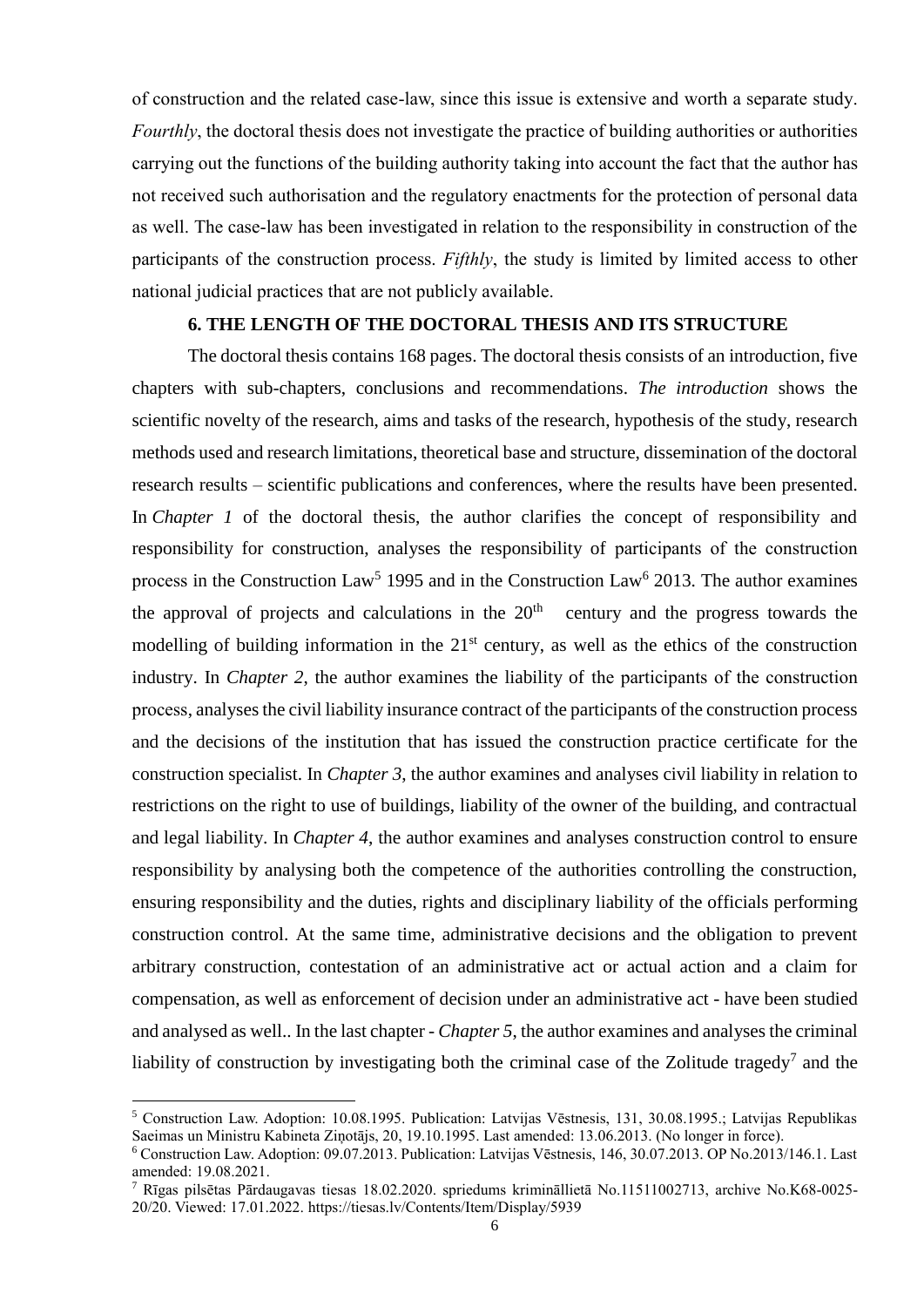criminal proceedings and the consequences connected with the breach of construction rules. The author's conclusions and recommendations have been summarised at the end of the doctoral thesis.

## **7. SHORT DESCRIPTION OF CONTENTS OF THE CHAPTERS OF THE DOCTORAL THESIS**

*Chapter 1***. "Responsibility in Construction".** The content of the first chapter is divided into six sub-chapters. *Sub-chapter 1.1* analyses the concept of responsibility and responsibility in construction from the first legal norms, which contain the regulation of certain aspects of construction law, such as in Hammurabi's Code of Laws*<sup>8</sup>*,*<sup>9</sup>* , before our era, the first responsibility and obligations in building construction mentioned in the Livonian Chronicle of Henry in 1184 about the first bishop Meinard<sup>10</sup> in the territory of Latvia, as well the first written rules for the performance of construction works – Riga construction regulations issued in 1293 that from a modern point of view, contained the classic rules of building law (building conditions, height limits, etc.)<sup>11</sup>, to the present day. The concept of responsibility has already been discussed by Aristotle, who said that responsibility is the freedom to choose to do so voluntarily, and not otherwise, knowing that choice produces consequences. Only if the action is voluntary we can talk about responsibility. If the action does not provide for a choice of action, it does not provide for liability<sup>12</sup>. There are various explanations of legal responsibility in the legal theory. Although the problem of responsibility has been widely debated, the theory of law has not succeeded in creating a uniform and generally accepted designation of responsibility<sup>13</sup>. As responsibility is a concept with very extensive content, it is concluded that the concept of responsibility in construction can be linked to legal conduct that complies with legal requirements, subjective rights and obligations. Legal behaviour and responsibility is the duty of each person, it ensures legality and order in society, creates favourable conditions for the implementation of human rights and freedoms. The legal norms establish legal liability, which is the application of state coercive measures to violators of rights for the violation of the rights referred to in the legal norms. There are four types of legal liability: criminal liability, civil liability, administrative liability and disciplinary liability. In the doctoral thesis the author reviews the responsibility and liability of the participants of the

1

<sup>&</sup>lt;sup>8</sup> Zemītis, G. (2006). Ārvalstu valsts un tiesību vēsture. Otrais, papildinātais izdevums. Riga: SIA "Biznesa augstskola Turība", p. 36.

<sup>9</sup> Blūzma, V., Osipova, S., Zemītis, G. (2007). Ārvalstu tiesību vēstures avoti: no vissenākajiem laikiem līdz 1689.gadam. Riga: SIA "Biznesa augstskola Turība", p. 30.

<sup>10</sup> Feldhūns, Ā., Mugurēvičs, Ē. (1993). Indriķa hronika. Riga: Zinātne, p. 47-53.

<sup>11</sup> Kramiņa, I., Zaļuma, Z. (2017). Būvniecības tiesības. From: Autoru kolektīvs, sast. Endziņš, A., Kronis, I. Latvijas tiesību sistēma. Kolektīvā monogrāfija. Riga: SIA "Biznesa augstskola Turība", p. 179.

<sup>&</sup>lt;sup>12</sup> Clegg, S., Kreiner, K. (2014). Fixing concrete: inquiries, responsibility, power and innovation. Construction Management and Economics. Volume 32, Issue 3, March 2014, p.262. Viewed: 17.01.2022[. https://www.scopus.com;](https://www.scopus.com/) DOI 10.1080/01446193.2013.848996

<sup>13</sup> Bitāns, A., zinātniskais redaktors Torgāns, K. (1997). Civiltiesiskā atbildība un tās veidi. Riga: Izdevniecība "AGB", p. 13.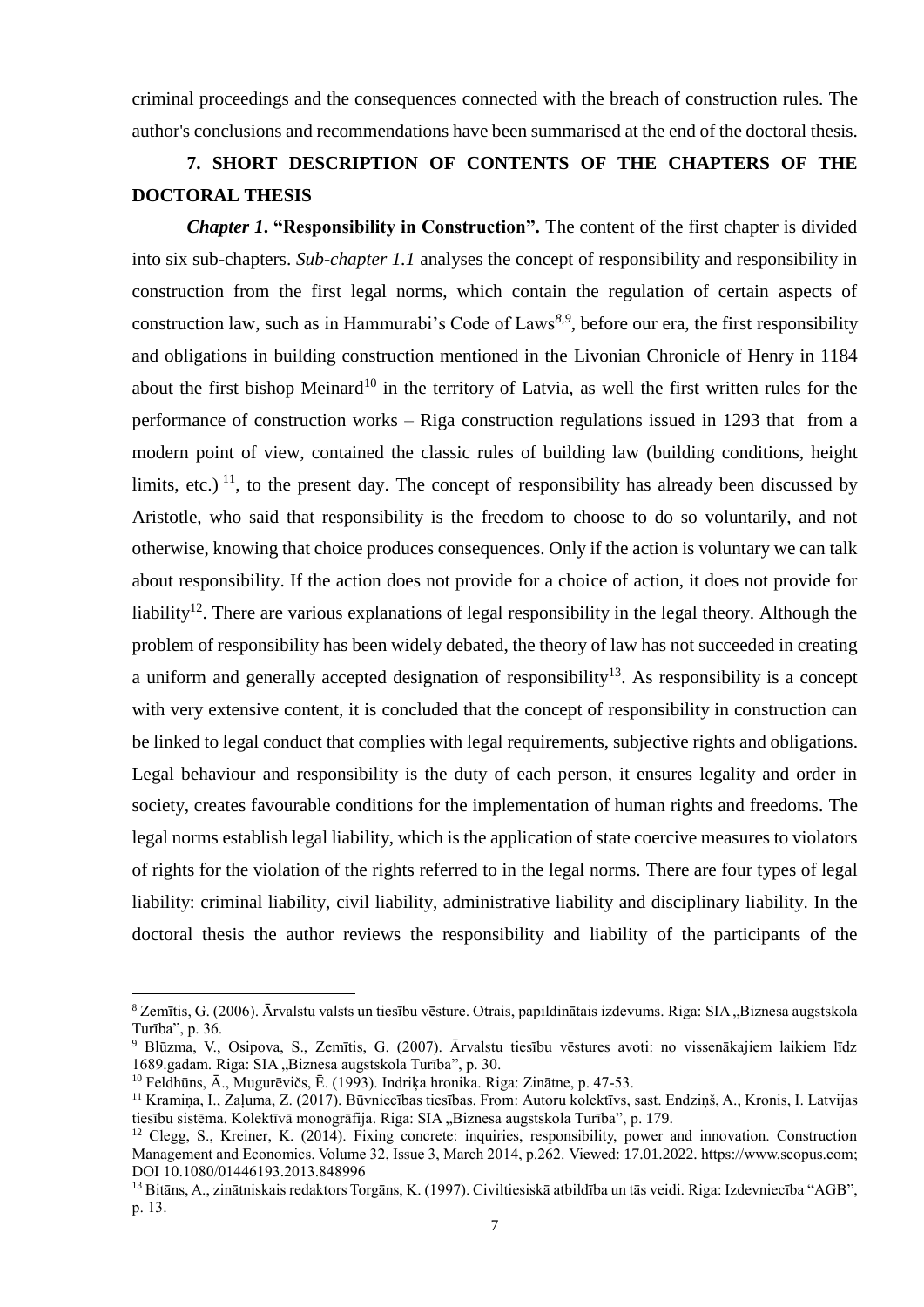construction process, the competence of the authorities controlling the construction and administrative processes of the construction, as well as civil and criminal liability. *Sub-chapter 1.2* analyses the responsibility of the participants of the construction process specified in the previous Construction Law 1995 and *Sub-chapter 1.3* under the Construction Law 2013, concluding that the participants of the construction process are mutually responsible (against the employer) in accordance with the concluded agreements (legal liability), while each participant of the construction process is responsible for its own actions or omissions in accordance with regulatory enactments and concluded agreements. Therefore, within the framework of the doctoral thesis, both legal liability and the liability of each participant in the construction process for their actions or omissions specified in regulatory enactments are considered. In *sub-chapter 1.4* the author compares and analyses how the approval of projects and calculations was performed in the  $20<sup>th</sup>$ century and how the legality of the construction process is currently ensured<sup>14</sup>. Sub-chapter 1.5 analyses how modelling of building information would make the construction process more transparent and predictable, as well as reduce the increase in design errors and related costs. Referring to "the Road Map" developed by the Ministry of Economics, it is planned to establish the use of Building Information Modelling (hereinafter – BIM) in public construction procurement as a mandatory requirement by 2025<sup>15</sup>. Other countries' experience in the implementation of BIM is also examined. *Sub-chapter 1.6* studies and analyses the ethics of the construction industry. On 17 May 2017, the Latvian Construction Council approved the Ethics Code of Latvian Construction Industry (hereinafter – Ethics Code) and possible violations of ethical principles specified in the Ethics Code were examined by the Ethics Commission, and the functions of the secretariat of which were performed by the Latvian Construction Council (hereinafter  $-$  Council)<sup>16</sup>. However, at the meeting on 10 September 2020, the Council, evaluated the usefulness of the Ethics Commission and concluded that each of the industry certification bodies has its own ethics commission and a separate Ethics Commission of construction industry is not relevant<sup>17</sup>.

*Chapter 2.* **"The responsibility of the participants of the construction process".** The content of the second chapter is divided into eight sub-chapters. In s*ub-chapters 2.1 - 2.6* the responsibility, duties and rights of the participants of the construction process (developers of

padome?utm\_source=https%3A%2F%2Fwww.google.com%2F

**.** 

<sup>&</sup>lt;sup>14</sup> Construction Law. Adoption: 09.07.2013. Publication: Latvijas Vēstnesis, 146, 30.07.2013. OP No.2013/146.1. Last amended: 19.08.2021. Section 7, Paragraph one, Clause 1.

<sup>15</sup> Ekonomikas ministrija (2019). Būvju informācijas modelēšanas BIM Ceļa karte, p. 2-3. Viewed: 17.01.2022. https://www.em.gov.lv/sites/em/files/bim20cela20karte1\_1.pdf; https://www.em.gov.lv/lv/buvniecibas-informacijasmodelesana-bim

<sup>&</sup>lt;sup>16</sup> Latvijas būvniecības nozares Ētikas kodekss. Adoption: The Latvian Construction Council on 17.05.2017. Viewed: 17.01.2022. https://www.em.gov.lv/lv/media/775/download

<sup>&</sup>lt;sup>17</sup> Ekonomikas ministrija (03.01.2022.). Pārskats par Latvijas būvniecības padomes darbu 2020.gadā. p.4. Viewed:<br>17.01.2022. https://www.em.gov.lv/lv/latviias-buvniecibashttps://www.em.gov.lv/lv/latvijas-buvniecibas-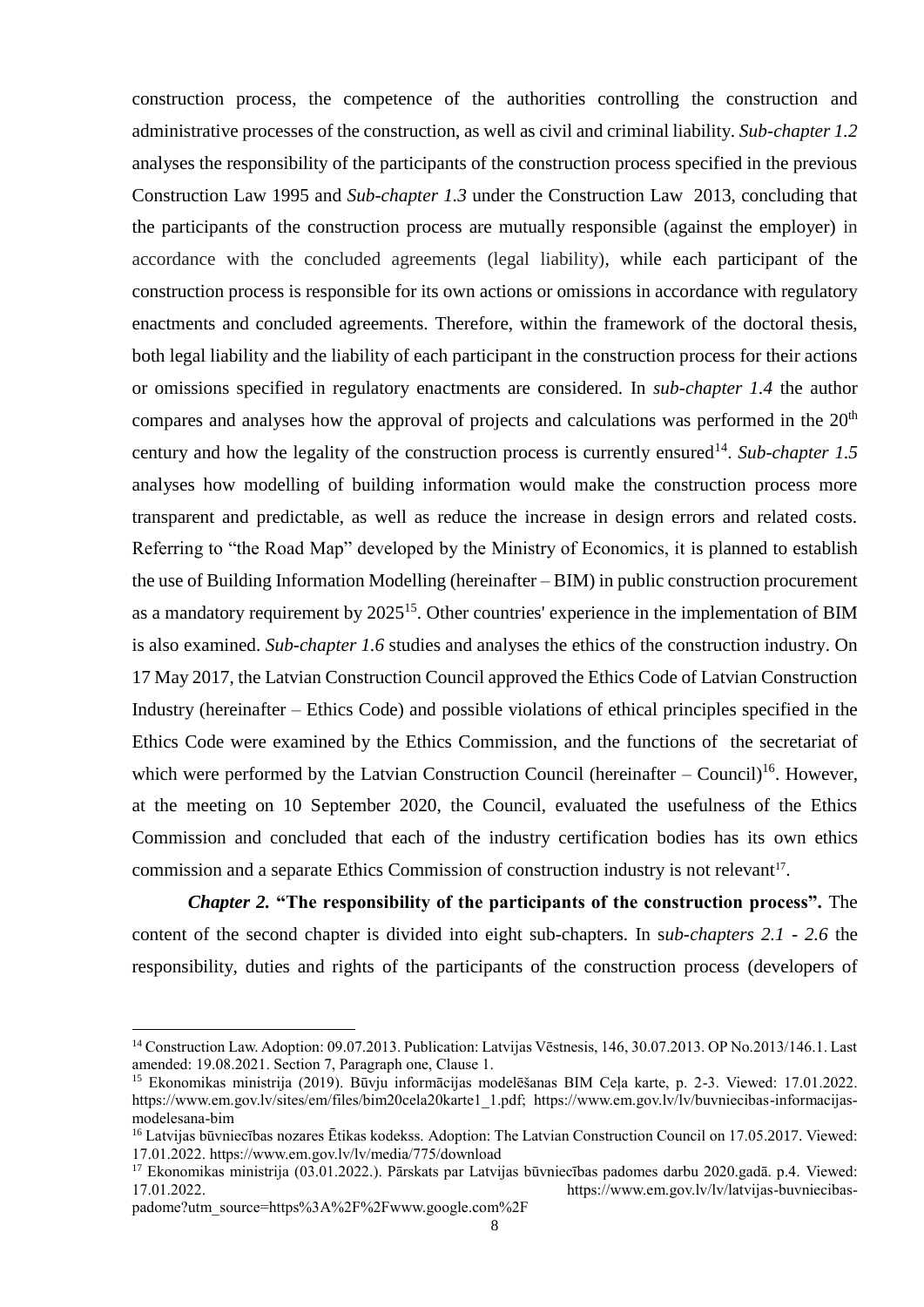building designs, performers of building expert examination, performers of author supervision, performers of supervision of construction work, performers of construction works and responsible construction work managers, owners of a land plot or building - initiators of construction) have been investigated and analysed. The responsibility of developers of building design (and other participants of the construction process) is regulated in the Construction Law, the General Construction Regulations, and in the Construction Regulations of Buildings<sup>18</sup>. The Department of Administrative Cases of the Supreme Court of the Republic of Latvia in its judgment dated 21 December 2017 in Case No. A420305714, SKA-1104/2017, concludes that the existence of a certificate demonstrates that the expert is aware of his duties, professional standards and is aware of his responsibility for the design, construction or supervision of a secure structure. Competence is not declarative, requiring formal engagement. The construction process aims to ensure that the final building must be stable, secure and strong, and able to serve people without endangering their health and life<sup>19</sup>. It has been determined that the performer of the expert-examination (also the developer of the building design and performers of the author's supervision, supervision of the construction work and the main performer of construction work) is responsible for each of his negligence<sup>20</sup>. Section 6.<sup>1</sup>, Paragraph one, Clause 4 of the Construction Law has been excluded, which determined that in specified cases the expert-examination was organised by the State Construction Control Bureau (hereinafter also – the Bureau), but this part of the rule is not excluded from Paragraph 45 of the General Construction Regulations<sup>21</sup>. It is concluded in this chapter that the definition of responsibility in construction is not unambiguous: it is regulated in the Construction Law and in the General Construction Regulations and, in some cases, in Construction Regulations of Buildings. There are inconsistencies and overlapping of rules in the definition of liability and proposals to resolve that are proposed at the end of the doctoral thesis. *Sub-chapter 2.7* studies and analyses civil liability insurance of the participants of the construction process. It is essential that the losses caused to the property of a third party are assessed in compliance with the regulatory enactments regarding insurance and the amount of insurance compensation is determined by agreement of the parties<sup>22</sup>, but it is not possible to compensate for

1

<sup>&</sup>lt;sup>18</sup> Cabinet of Ministers Regulation No.529, adopted 02.09.2014. "Construction Regulations of Buildings". Publication: Latvijas Vēstnesis, 194, 01.10.2014., OP No.2014/194.4. Last amended: 11.01.2022. Paragraph 64.

<sup>&</sup>lt;sup>19</sup> From Judgment of the Department of Administrative Cases of the Supreme Court of Republic of Latvia, 21.12.2017. Case No.A420305714, SKA-1104/2017, and paragraph [17]. Viewed: 17.01.2022. https://www.at.gov.lv/lv/tiesuprakse/judikaturas-nolemumu-arhivs

 $^{20}$  Construction Law. Adoption: 09.07.2013. Publication: Latvijas Vēstnesis, 146, 30.07.2013. OP No.2013/146.1. Last amended: 19.08.2021. Section 19.<sup>2</sup>, Paragraph eight.

<sup>&</sup>lt;sup>21</sup> Cabinet of Ministers Regulation No.500, adopted 19.08.2014. "General Construction Regulations". Publication: Latvijas Vēstnesis, 191, 26.09.2014. OP No.2014/191.3. Last amended: 28.01.2021.

<sup>22</sup> Construction Law. Adoption: 09.07.2013. Publication: Latvijas Vēstnesis, 146, 30.07.2013. OP No.2013/146.1. Last amended: 19.08.2021.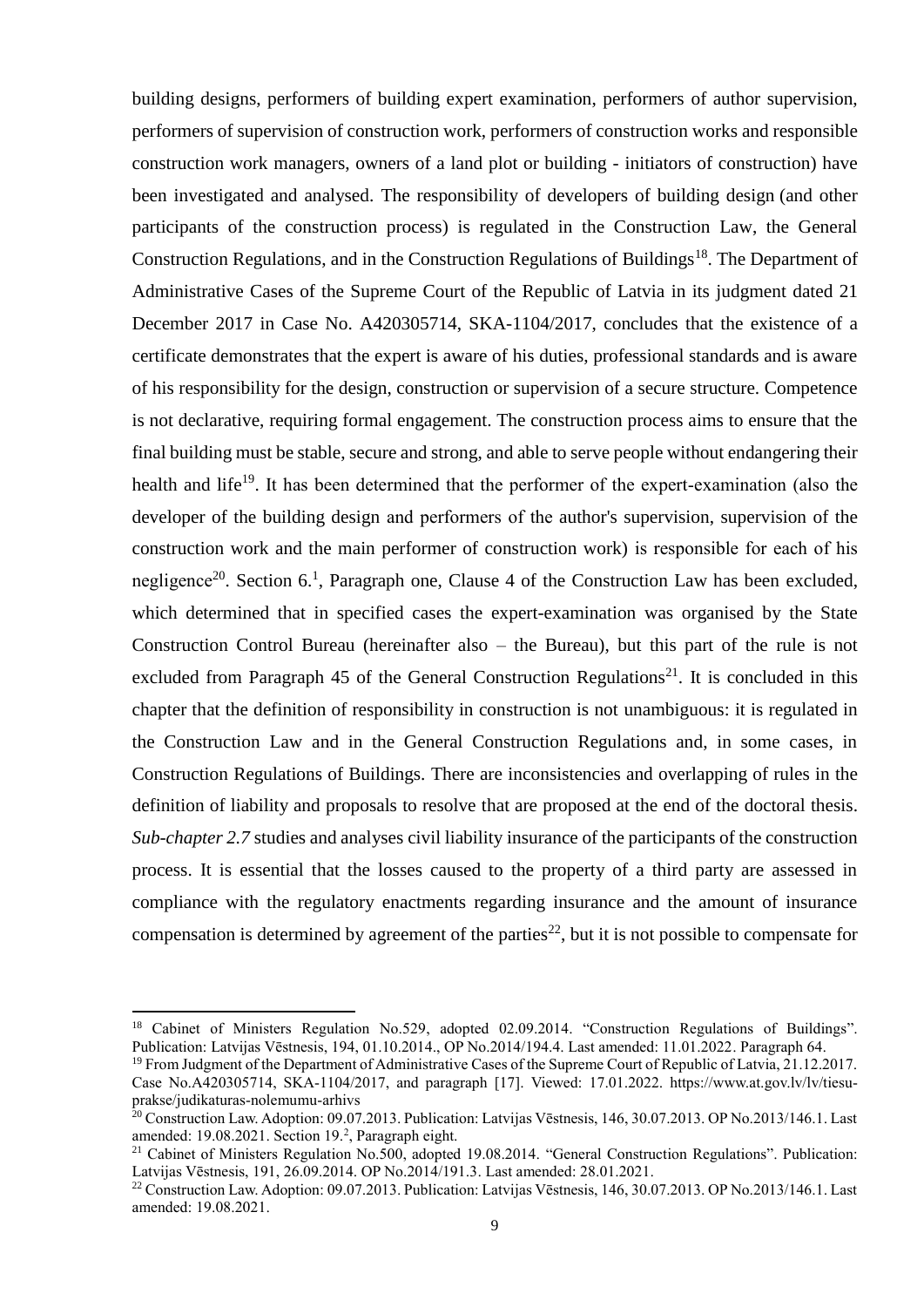losses to the insurer for a higher amount than the liability limit provided in the insurance contract<sup>23</sup>. *Sub-chapter 2.8* analyses the decisions of the certification institution, which has certified the construction specialists. The certification institution, which certifies construction specialists, performs supervision of practice of the construction specialists in accordance with Cabinet Regulation No. 169 of 20 March 2018 "Regulations for the Evaluation of the Competency of Construction Specialists and Monitoring of Independent Practice" however, in order to be able to take a decision regarding violations of the professional activities or professional ethics of construction specialists, the certification institution must first receive information regarding nonfulfilment of duties, improper performance or non-compliance with the requirements specified in the regulatory enactments.

*Chapter 3.* **"Civil liability".** The content of the third chapter is divided into three subchapters. *Sub-chapter 3.1* summarises and analyses the responsibility of the owner of the structure (building), which is specified in the Civil Law<sup>24</sup>. Section 1084, Paragraph three of the Civil Law determines that if the owner or the possessor of the structure, contrary to a request by a relevant authority, does not remove the danger presented, then the relevant institution, conducting itself according to the circumstances, shall put the structure in order or demolish it altogether at the expense of the owner<sup>25</sup>. The procedures for the fulfilment of this obligation are specified in Section 21, Paragraph nine of the Construction Law – if a structure has fully or partially collapsed or is in such technical condition that it is dangerous or spoils the landscape, its owner according to a decision of the local government must put it in order or demolish it. Execution of this decision shall be ensured in accordance with the procedures laid down in the Administrative Procedure Law<sup>26</sup>. Section 1086 of the Civil Law determines, if a commenced structure may endanger public safety, then not only the nearest neighbour, but also the owners of more distant structures have the right to raise objections against this. Section 1085 of the Civil Law states that applicable building regulations must be complied with in altering or reconstructing an already existing structure or constructing a new structure<sup>27</sup>, the provision of that is regulated by the Construction Law and the regulatory enactments regulating construction. In the previous chapter the author concludes that the initiator of the construction has high professional requirements and responsibility for his future property. Although the initiator of the construction may not have the competence or knowledge necessary for the participants of the construction process, this liability may be based on the responsibility of the owner of the building for the property specified in Section 1084 of the Civil

 $\overline{a}$ 

<sup>23</sup> Alfejeva, J. (2017). Apdrošināšanas tiesības. Monogrāfija. Riga: SIA "Biznesa augstskola Turība", p.55 - 57.

<sup>24</sup> Civil Law. Adoption: 28.01.1937. Publication: Valdības Vēstnesis, 41, 20.02.1937. Last amended: 04.11.2021.

<sup>25</sup> Ibid.

<sup>26</sup> Construction Law. Adoption: 09.07.2013. Publication: Latvijas Vēstnesis, 146, 30.07.2013. OP No.2013/146.1. Last amended: 19.08.2021.

<sup>&</sup>lt;sup>27</sup> Civil Law. Adoption: 28.01.1937. Publication: Valdības Vēstnesis, 41, 20.02.1937. Last amended: 04.11.2021.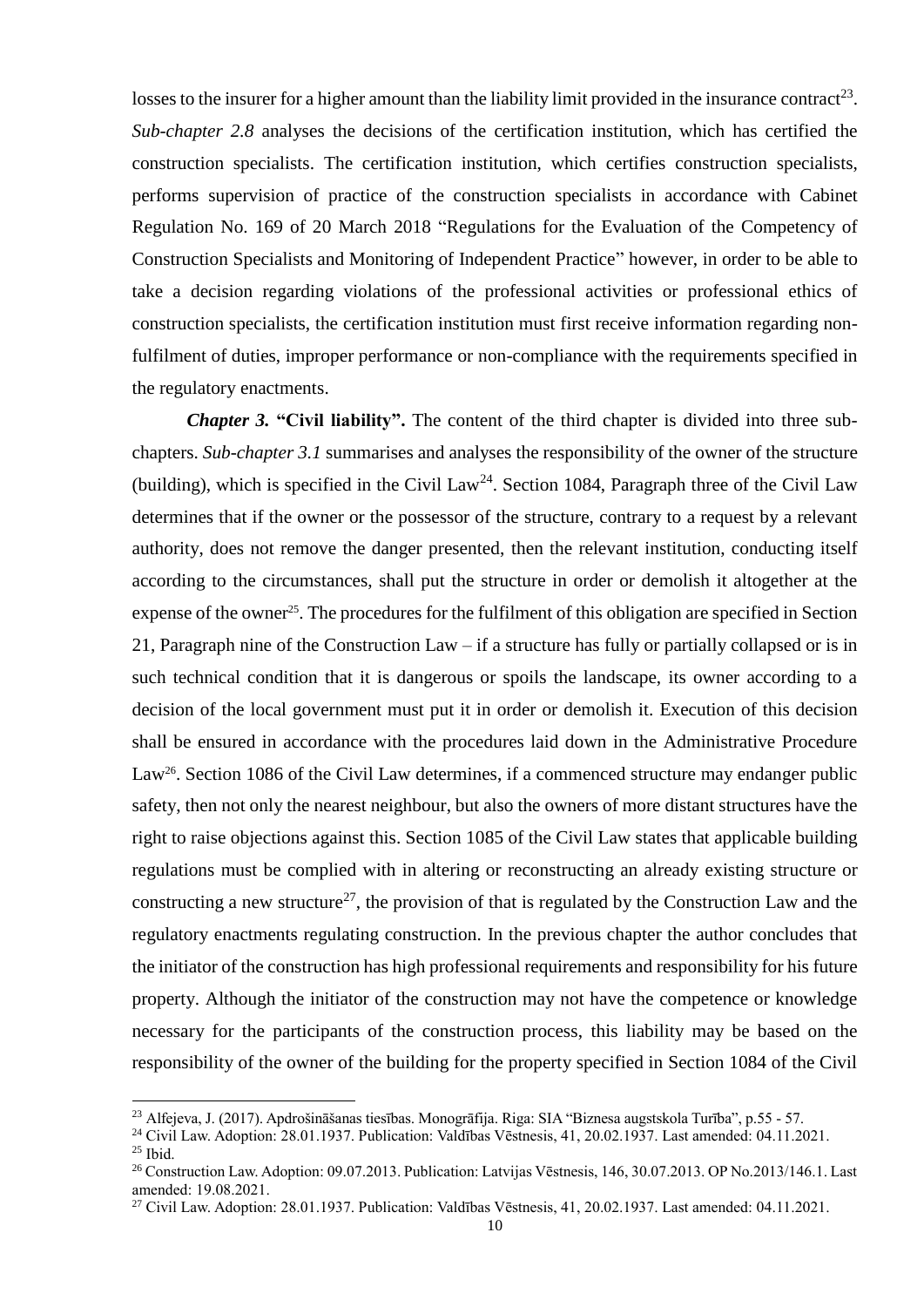Law. At the end of the doctoral thesis, the author proposes that the Construction Law should also prescribe that the initiator of the construction is responsible for the construction process and the safe operation of the proposed structure. The activities specified in the Construction Law are carried out on the basis of a written contract and the initiator of the construction concludes service contracts with legal persons. The legal person is responsible under civil law for the actions or failure to act of the construction specialist, so *sub-chapter 3.2* deals with the question of contractual liability. On the other hand, an action or failure to act in the construction process may be caused not only by a civil breach of contract, but also due to a breach of tort (duty of care), *sub-chapter 3.3* deals separately with legal liability for delict attributable to the construction process.

*Chapter 4.* **"Construction control to ensure responsibility**". The content of this chapter is divided into five sub-chapters. *Sub-chapter 4.1* analyses the competence of the authorities controlling the construction to ensure responsibility. In this sub-chapter the author also examines and analyses the definition of the Construction Law of the Republic of Lithuania<sup>28</sup>. *Sub-chapter 4.2* analyses the duties, rights and disciplinary liability of the officials performing construction control. This sub-chapter also analyses the duties and rights of the building inspectors. In order to improve the control of construction on the basis of the conclusions, proposals have been made at the end of the doctoral thesis. In addition, *sub-chapter 4.3* examines and analyses administrative decisions and the obligation to prevent unauthorised construction by examining the content of the decision to restore the previous condition and general principles of law applicable to its adoption, and the judicial findings on the obligation to prevent unauthorised construction. *Sub-chapter 4.4* analyses the contestation of an administrative act or actual action, and the claim for compensation and the mandatory enforcement of an administrative act, analysing the preconditions for contesting the administrative act or actual action. Moreover, when submitting an application for contesting an administrative act or actual action, compensation may be claimed at the same time <sup>29</sup> . *Sub-chapter 4.5* analyses the mandatory enforcement of an administrative act by examining in detail the conditions and procedures for the mandatory enforcement.

**Chapter 5. "Criminal liability".** The content of this chapter is divided into three subchapters. *Sub-chapter 5.1* summarises and analyses criminal liability of construction. Criminal liability for violation of construction rules are specified in Section 239 of the Criminal Law<sup>30</sup> and this chapter analyses the historic changes and development of this section. The principles of

**.** 

<sup>&</sup>lt;sup>28</sup> Construction Law of the Republic of Lithuania, (Lietuvos Respublikos statybos įstatymas). Enactment date:<br>30.06.2016. Published: TAR. 13.07.2016. No.20300. Viewed: 17.01.2022. https://www.e-30.06.2016. Published: TAR, 13.07.2016. No.20300. Viewed: 17.01.2022. https://www.etar.lt/portal/legalAct.html?documentId=b2d704e048e711e6b5d09300a16a686c

<sup>&</sup>lt;sup>29</sup> Administrative Procedure Law. Adoption: 25.10.2001. Publication: Latvijas Vēstnesis, 164, 14.11.2001.; Latvijas Republikas Saeimas un Ministru Kabineta Ziņotājs, 23, 13.12.2001. Last amended: 11.11.2021. Section 93, Paragraph one.

<sup>30</sup> Criminal Law. Adoption: 17.06.1998. Publication: Latvijas Vēstnesis, 199/200, 08.07.1998.; Latvijas Republikas Saeimas un Ministru Kabineta Ziņotājs, 15, 04.08.1998. Last amended: 11.11.2021.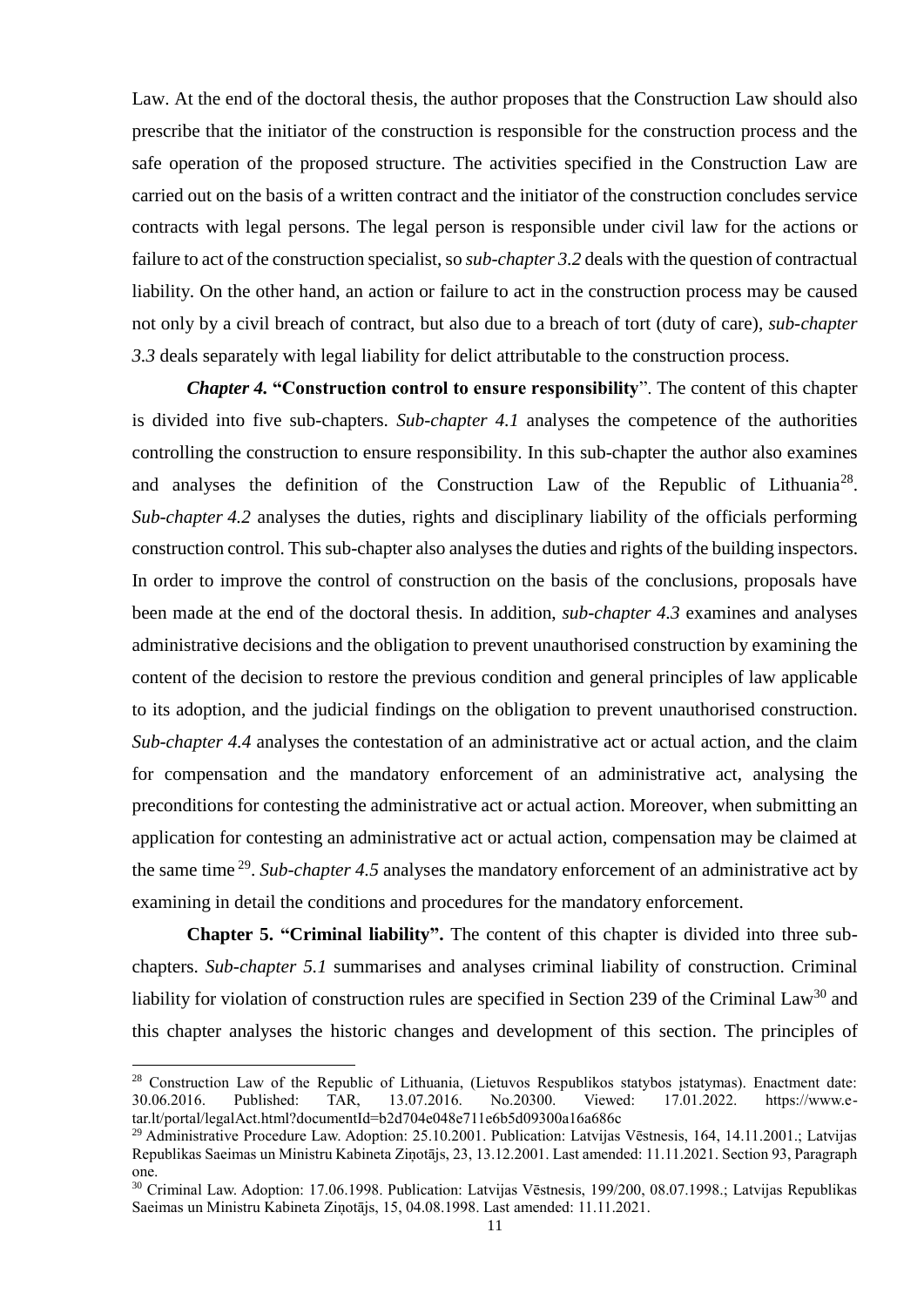criminal law and the notion of guilt are also analysed. *Sub-chapter 5.2* examines and analyses the criminal case of the Zolitude tragedy, in relation to the judgment of the Pardaugava Court of Riga City dated 18 February 2020 in criminal case No.11511002713, archive No.K68-0025-20/20<sup>31</sup>. *Sub-chapter 5.3* analyses criminal proceedings and the consequences thereof, determining a violation of the construction rules. The criminal offence for violation of the construction rules is laid down in Section 239 of the Criminal Law. The Criminal Law also provides for responsibility for trading in influence (Section 326.<sup>1</sup>) and for bribery (Section 323)<sup>32</sup>, which also applies to the construction process. However, there is a lack of regulation in the regulatory framework governing construction, which requires the authorities controlling construction to take action in identifying breaches of construction rules, and proposals to determine this are proposed at the end of the doctoral thesis.

## **8. DISSEMINATION OF THE DOCTORAL RESEARCH RESULTS**

The results of the author`s studies have been verified at international scientific conferences:

1) "Administrative responsibility for unauthorised construction in Republics of Lithuania and Latvia", Daugavpils: Daugavpils University, Akadēmiskais apgāds "Saule", 2019. Proceedings of the 61<sup>st</sup> International Scientific Conference of Daugavpils University, p. 221. – 227, ISSN 2500-9842, ISSN 2500-9869, ISBN 978-9984-14-900-4. [https://dukonference.lv/files/978-9984-14-900-4\\_61\\_konf\\_kraj\\_B\\_Soc%20zin.pdf,](https://dukonference.lv/files/978-9984-14-900-4_61_konf_kraj_B_Soc%20zin.pdf) also available http://web.a.ebscohost.com;

2) "Historical review of responsibility in construction", Riga: SIA "Biznesa augstskola Turība", XIX Turiba University Conference "Latvia 100: expectations, achievements and challenges", 19.04.2018., p. 340 – 349, ISSN 1691-6069. https://www.turiba.lv/storage/files/xixconference-2018-final.pdf;

3) "Responsibility, quality and competitiveness in civil engineering", Riga: SIA "Biznesa augstskola Turība", XVII Turiba University Conference "Competitive enterprises in a competitive country", 31.05.2016., p. 303 – 311, ISSN 1691-6069. [https://www.turiba.lv/storage/files/konference-2016\\_1.pdf.](https://www.turiba.lv/storage/files/konference-2016_1.pdf)

The results of the author`s studies have been disseminated in reviewed scientific publications:

1) "Administrative offence proceedings in an institution", *submitted for publication*, science-theoretical journal "Administrative and Criminal Justice" of Baltic International Academy and Rezekne Academy of Technologies;

**.** 

<sup>&</sup>lt;sup>31</sup> Judgment of the Riga City Pardaugava court, 18.02.2020. Criminal case No.11511002713, archive No.K68-0025-20/20. Viewed: 17.01.2022.<https://tiesas.lv/Contents/Item/Display/5939>

<sup>32</sup> Criminal Law. Adoption: 17.06.1998. Publication: Latvijas Vēstnesis, 199/200, 08.07.1998.; Latvijas Republikas Saeimas un Ministru Kabineta Ziņotājs, 15, 04.08.1998. Last amended: 11.11.2021.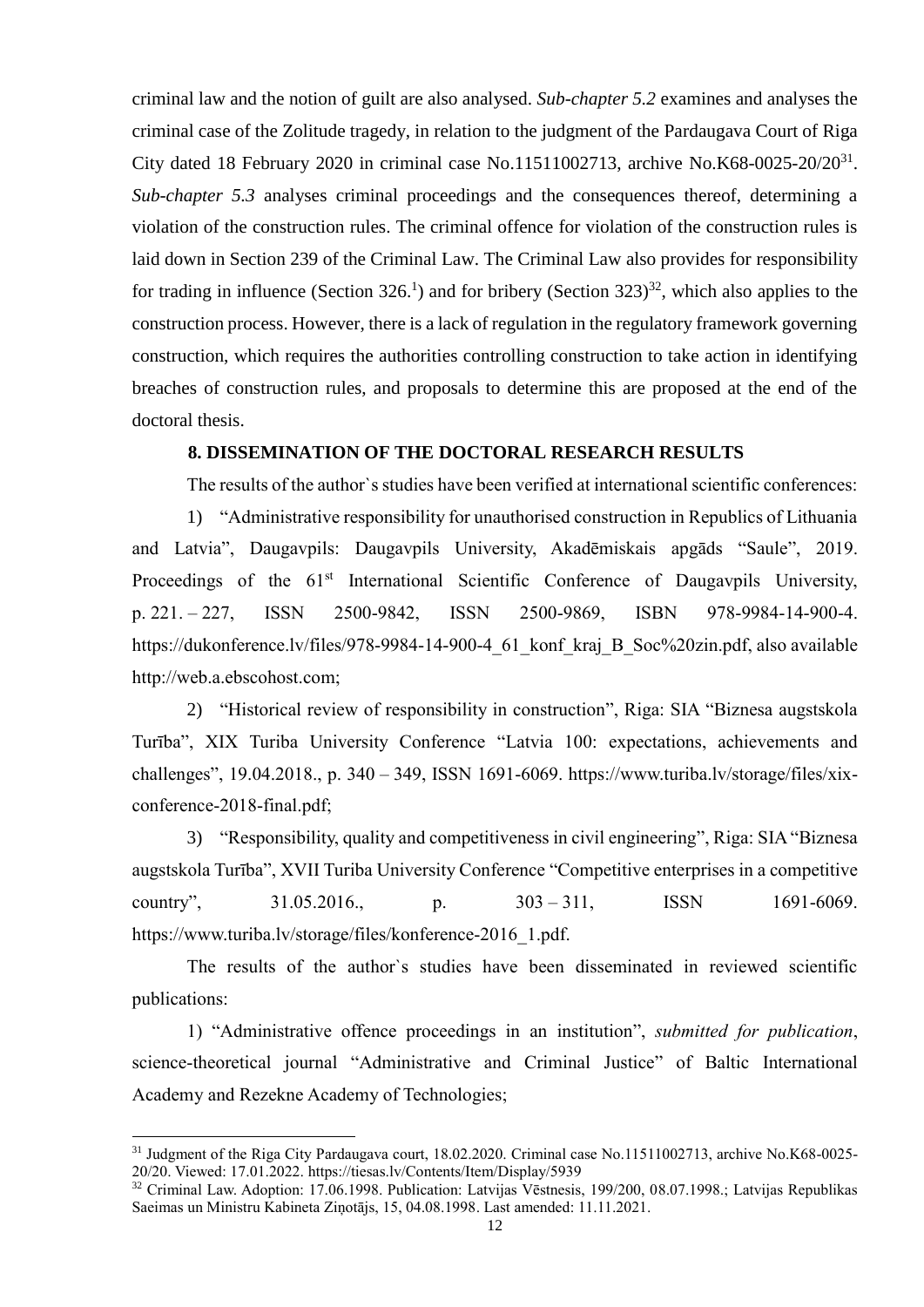2) "Supervision of the construction process", science-theoretical journal "Administrative and Criminal Justice" of Baltic International Academy and Rezekne Academy of Technologies, 2019, No.3/4 (88/89), p. 143 - 160. Print ISSN 1407-2971, online ISSN 2592-8422. [http://journals.rta.lv/index.php/ACJ,](http://journals.rta.lv/index.php/ACJ) [http://journals.rta.lv/index.php/ACJ/article/view/4380/4435;](http://journals.rta.lv/index.php/ACJ/article/view/4380/4435) https://dx.doi.org/10.17770/acj.v3i88.4380. Indexed: Index Copernicus, Crossref, OpenAir, Worldcat;

3) "Responsibility in Construction Law of Latvia", science-theoretical journal "Administrative and Criminal Justice" of Baltic International Academy and Rezekne Academy of Technologies, 2018, No.3 (84), p. 72 - 89. Print ISSN 1407-2971, online ISSN 2592-8422. [http://journals.rta.lv/index.php/ACJ/article/view/3660/3646;](http://journals.rta.lv/index.php/ACJ/article/view/3660/3646) http://dx.doi.org/10.17770/acj.v3i84.3660. Indexed: Index Copernicus, Crossref, OpenAir, Worldcat;

4) "Responsibility in Construction Law", science-theoretical journal "Administrative and Criminal Justice" of Baltic International Academy and Rezekne Academy of Technologies, 2017, No.4 (81), p. 36 - 44. Print ISSN 1407-2971, online ISSN 2592-8422. [http://journals.rta.lv/index.php/ACJ/article/view/2845/2821.](http://journals.rta.lv/index.php/ACJ/article/view/2845/2821) Indexed: Index Copernicus, Crossref, OpenAir, Worldcat;

5) "Responsibility and emotional intelligence in construction", Riga: SIA "Biznesa augstskola Turība", 2017, Journal of Turiba University Acta Prosperitatis No. 8, p. 107 - 116. ISSN 1691-6077. [https://www.turiba.lv/storage/files/8-acta.pdf.](https://www.turiba.lv/storage/files/8-acta.pdf)

## **9. THE MAIN SOURCES OF SCIENTIFIC LITERATURE SOURCES USED IN THE DOCTORAL THESIS**

**The theoretical and methodical basis** of the study consists of the national laws, regulations and case-law of Republic of Latvia, and for comparison, the laws, regulations and caselaw of the Republic of Lithuania. Case law of the Court of Justice of the European Union has also been investigated and analysed. The doctoral thesis analyses and includes the experience and conclusions of other countries (Germany, Estonia, Norway, the Netherlands, Korea, Italy, Lithuania, Austria, France, New Zealand and the Czech Republic), published both in scientific papers and in practice materials, as well other publications and Internet resources.

The base of the doctoral thesis is composed of publications of the author, as well as the issues discussed in the publications have been supplemented or updated if they have been affected by changes in regulatory enactments or other relevant events. 179 sources of literature, 53 regulatory enactments, 20 court rulings, as well as other sources have been used in the doctoral thesis and in total 318 bibliography sources were used.

#### **10. CONCLUSIONS AND RECOMMENDATIONS**

**1.** On 17 May 2017, the Latvian Construction Council approved the Ethics Code and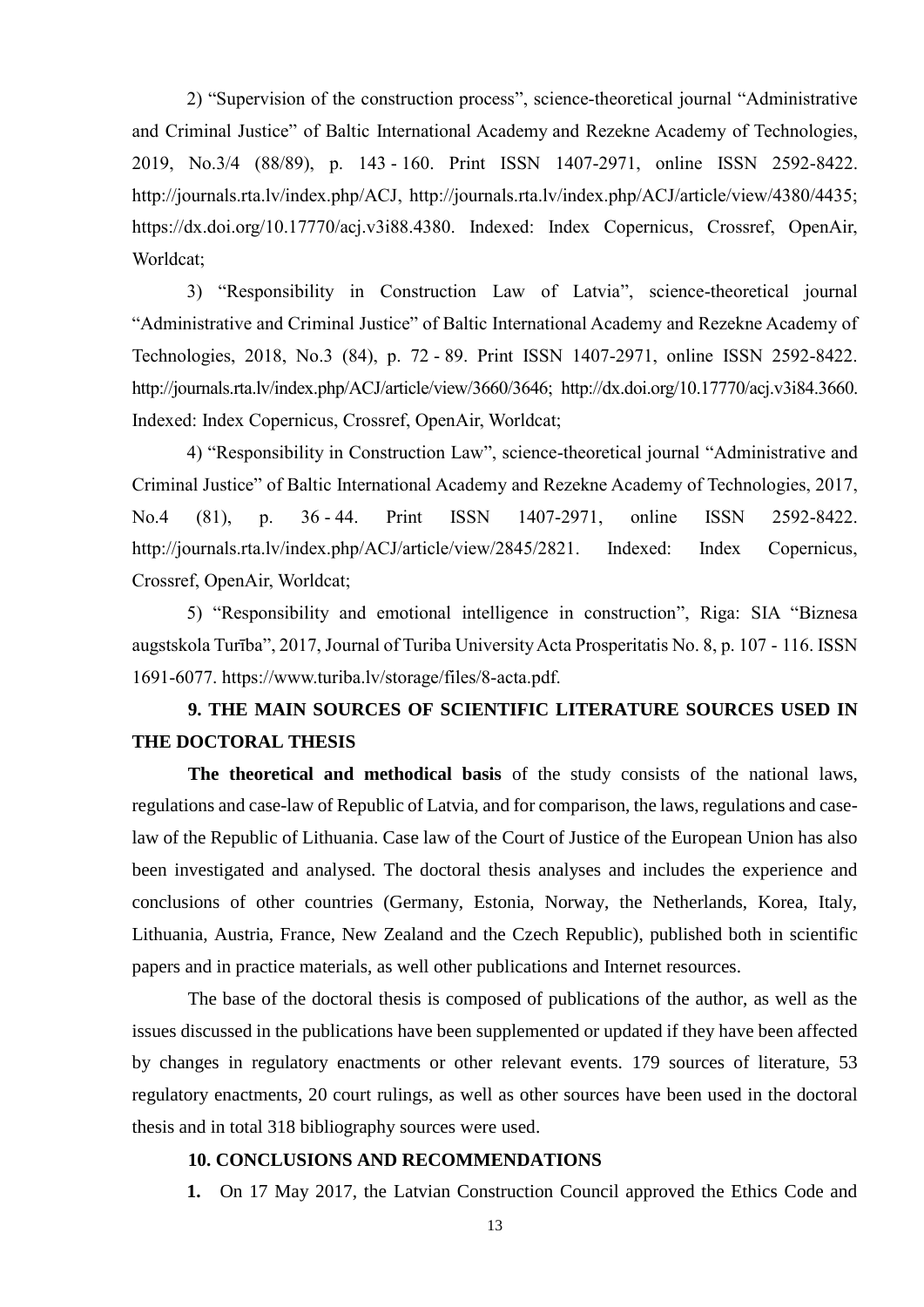possible violations of ethical principles specified in the Ethics Code were examined by the Ethics Commission, secretariat functions of which were performed by the Council, but at the meeting on 10 September 2020, the Council, evaluated the usefulness of the Ethics Commission and concluded that each of the industry certification bodies has its own ethics commission and a separate Ethics Commission of construction industry is not relevant.

**Recommendation.** It is necessary to amend the Ethics Code, stating that *"The violations of the basic ethical principles specified in the Ethics Code shall be examined by the industry certification bodies". At the same time, the rules laid down in the Ethics Code for the Ethics Commission should be excluded, as the Ethics Commission has been terminated.*

**2.** Section  $19^2$ , Paragraph eight of the Construction Law was supposed to state that the developer of the building design *(in Latvian "Būvprojektēšanas veicējs")* (…) shall be responsible for each negligence, but currently the law has a clerical error, naming the developer of the building design *(Būvprojekta izstrādātājs)* as the performer of the construction project (*Būvprojektēšanas veicējs*) which must be corrected so that this section is not construed so as to mean that the developer of the building design *(Būvprojekta izstrādātājs)* is not responsible for each negligence.

**Recommendation.** To amend the Construction Law as follows:

*Replace the words "performer of the construction project" ("Būvprojektēšanas veicējs") in the eighth paragraph of Section 19.<sup>2</sup> with the words "developer of the building design" ("Būvprojekta izstrādātājs").*

**3.** If the repeated expert-examination is carried out by another performer of the expertexamination, then a full expert-examination of the building design should be performed. If the developer of the building design is changed during the course of construction, the new developer of the building design shall assume full responsibility for the building design, as well as for its conformity with the original intention. As regards the change of other participants of the construction process there is no regulation on the division of responsibility or the transition of it to the new participants of the construction process and therefore such division or transition should be stipulated.

**Recommendation.** To make the following amendment to Cabinet Regulation No. 500 of 19 August 2014 "General Construction Regulations":

To add a third sentence to paragraph 130 as follows:

*"The new participants of the construction process shall undertake full responsibility for the continuation of construction in accordance with the requirements of the regulatory enactments.*

**4.** Section  $6<sup>1</sup>$ , Paragraph one, Clause 4 of the Construction Law has been excluded because the Bureau was in a conflict of interest situation while performing both supervision of practice of performers of the expert-examination and the organisation of the expert-examination.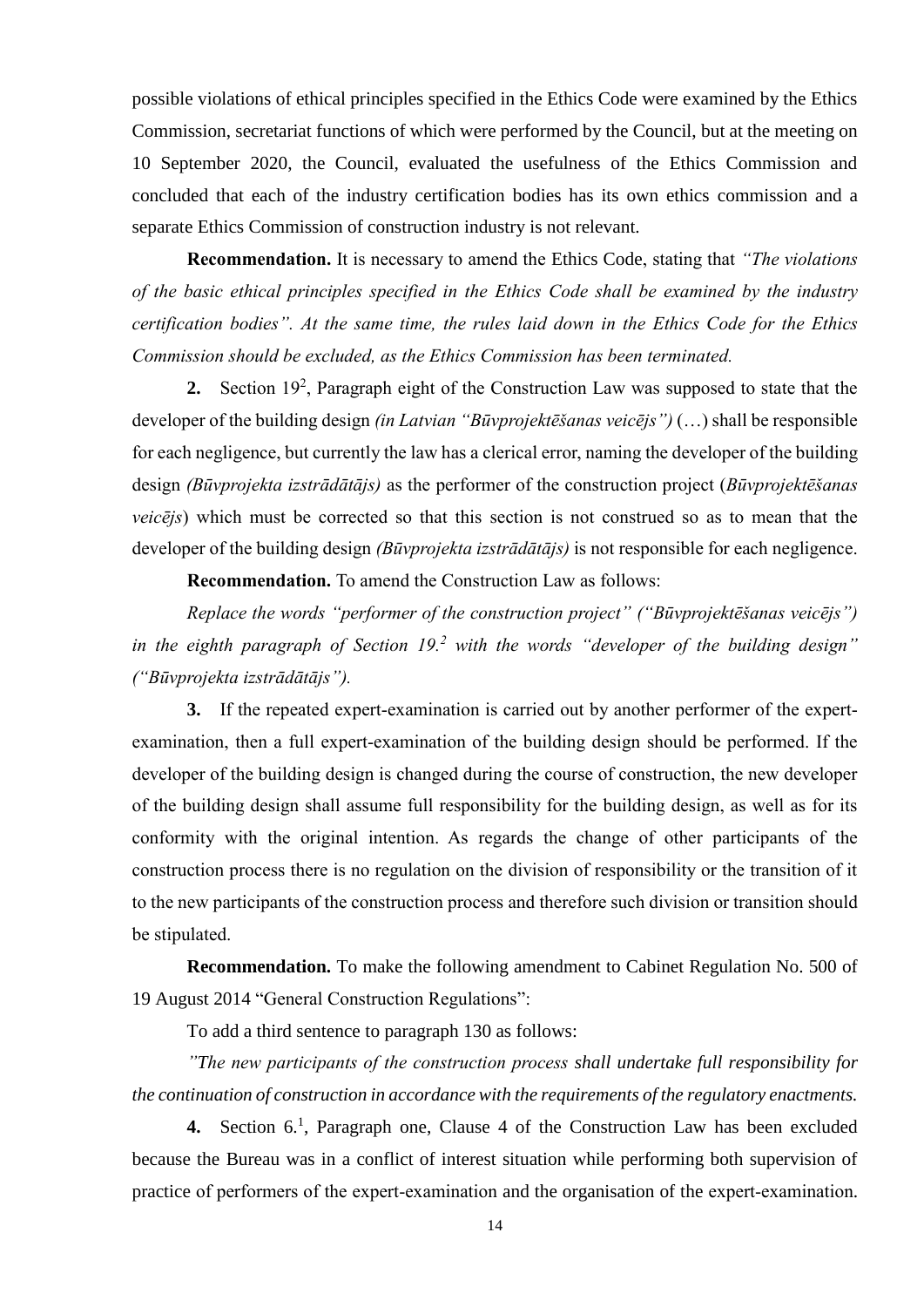In order to exclude confusion in the application of Paragraph 45 of the General Construction Regulations from which this part of the rule is not excluded, it is also necessary to amend Paragraph 45 of the General Construction Regulations so that it does not conflict with the Construction Law.

**Recommendation.** To make the following amendment to Cabinet Regulation No. 500 of 19 August 2014 "General Construction Regulations":

Paragraph 45 shall be amended as follows:

*"45. If an expert-examination of a building design is mandatory or it is requested by the building authority, by substantiating the necessity for an expert-examination, the performer of the expert-examination of the building design shall be selected by the* initiator of construction*. A contract on expert-examination shall be entered into and the expenditure related thereto shall be covered by the initiator of construction."*

**5.** Previously, Cabinet Regulation No. 75 of 10 February 2004 "Regulations regarding the Latvian Construction Standard LBN 303-03 "Regulations of supervision of the construction work" determined that the initiator of the construction was entitled to invite a performer of supervision of the construction work in other cases, not just in cases specified in regulatory enactments. At present, it is not specified in the General Construction Regulations that supervision of the construction work may be performed in cases not provided for by regulatory enactments, therefore Paragraph 120 of the General Construction Regulations should be supplemented by providing that the initiator of the construction is entitled to invite the performer of supervision of the construction work in other cases.

**Recommendation.** To make the following amendment to Cabinet Regulation No. 500 of 19 August 2014 "General Construction Regulations":

To supplement the regulations with a sub-paragraph 120.5 as follows:

*"120.5. the initiator of the construction shall also invite the performer of supervision of the construction work in other cases".*

**6.** After the amendments made on 15 April 2021 the Construction Law does not stipulate that the owner of the land plot or building is responsible for choosing the developer of the building design, performer of the expert-examination, performer of the supervision of the construction work and main performer of construction work in conformity with the regulatory enactments, but such responsibility may be justified by Section 1782 of the Civil Law, which determines that a person who fails to exercise due care in choosing servants or other employees and to previously satisfy himself or herself as to their abilities and suitability to perform the duties as may be imposed on them shall be liable for losses they cause to a third person thereby.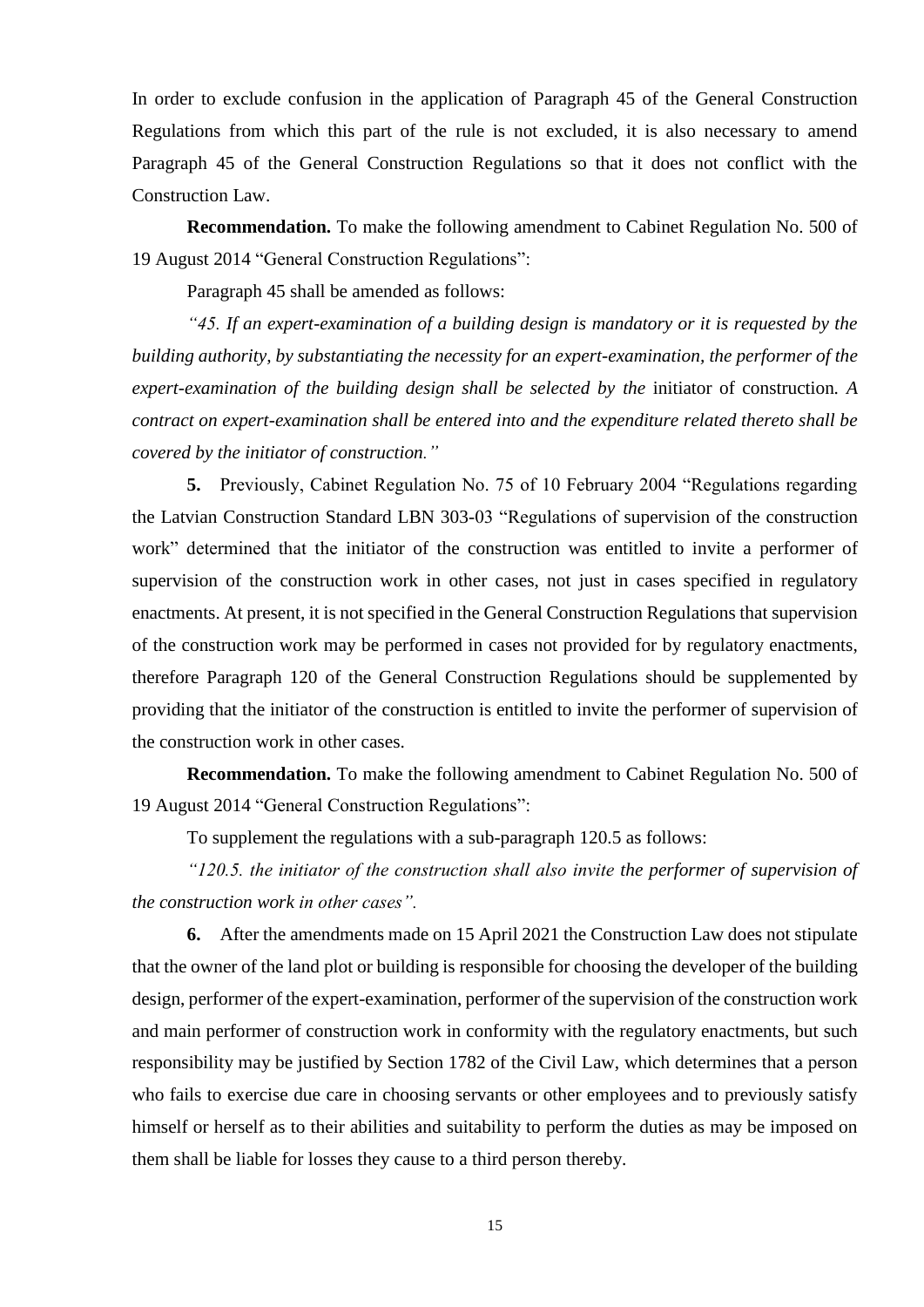**Recommendation.** To supplement such regulation in the Construction Law by extending it to the initiator of the construction and make the following amendments to the Construction Law:

Supplement Section  $19<sup>1</sup>$  with a fourth paragraph in the following version:

*"(4) The initiator of the construction shall be responsible for choosing a developer of the building design, performer of the expert-examination, performer of the supervision of the construction work and main performer of construction work in conformity with the regulatory enactments."*

**7.** The initiator of the construction is subject to high professional requirements and responsibility with regards to the initiated building structure, although the initiator of the construction may not have the competence or knowledge as necessary for the participants of the construction process. This liability may be justified by the responsibility of the owner of the structure specified in the Civil Law Section 1084, that in order to protect the safety of the public, every owner of a structure shall maintain their structure in such condition that harm cannot result from it to neighbours, passers-by or to users of it.

**Recommendation.** Specify in the Construction Law that initiator of the construction is responsible for the progress of the construction of the initiated structure and its safe operation thereof, and make the following amendments to the Construction Law:

Supplement Section  $19<sup>1</sup>$  by a fifth paragraph in the following version:

*"(5) The initiator of the construction shall be responsible for the progress of the construction work of the initiated structure and its safe operation thereof."*

**8.** The building authority may cancel a construction permit if Section 16, Paragraphs  $2<sup>1</sup>$ ,  $2<sup>2</sup>$ ,  $2<sup>3</sup>$ ,  $2<sup>4</sup>$  or Section 17, Paragraph  $2<sup>1</sup>$  of the Construction Law are not adhered to during designing and construction work, which only partly relates to the recipient of the building permit, because it also determines the competence of the building authority and the coordination of changes in the activities to be performed, which the recipient of the building permit may neither influence nor violate.. Sub-paragraph 132.2 of the General Construction Regulations must be amended to specify the infringements done by the recipient of the building permit that may lead to revoking of the building permit by the building authority, because activities carried out by the building authority when approving or refusing to approve changes may not be attributed to the recipient of the building permit.

**Recommendation.** To make the following amendment to Cabinet Regulation No. 500 of 19 August 2014 "General Construction Regulations":

Sub-paragraph 132.2 shall be amended as follows:

*"132.2. during designing and construction work it fails to comply with provisions of Section 16, Paragraphs 2.<sup>1</sup> , 2.<sup>2</sup> of the Construction Law;"*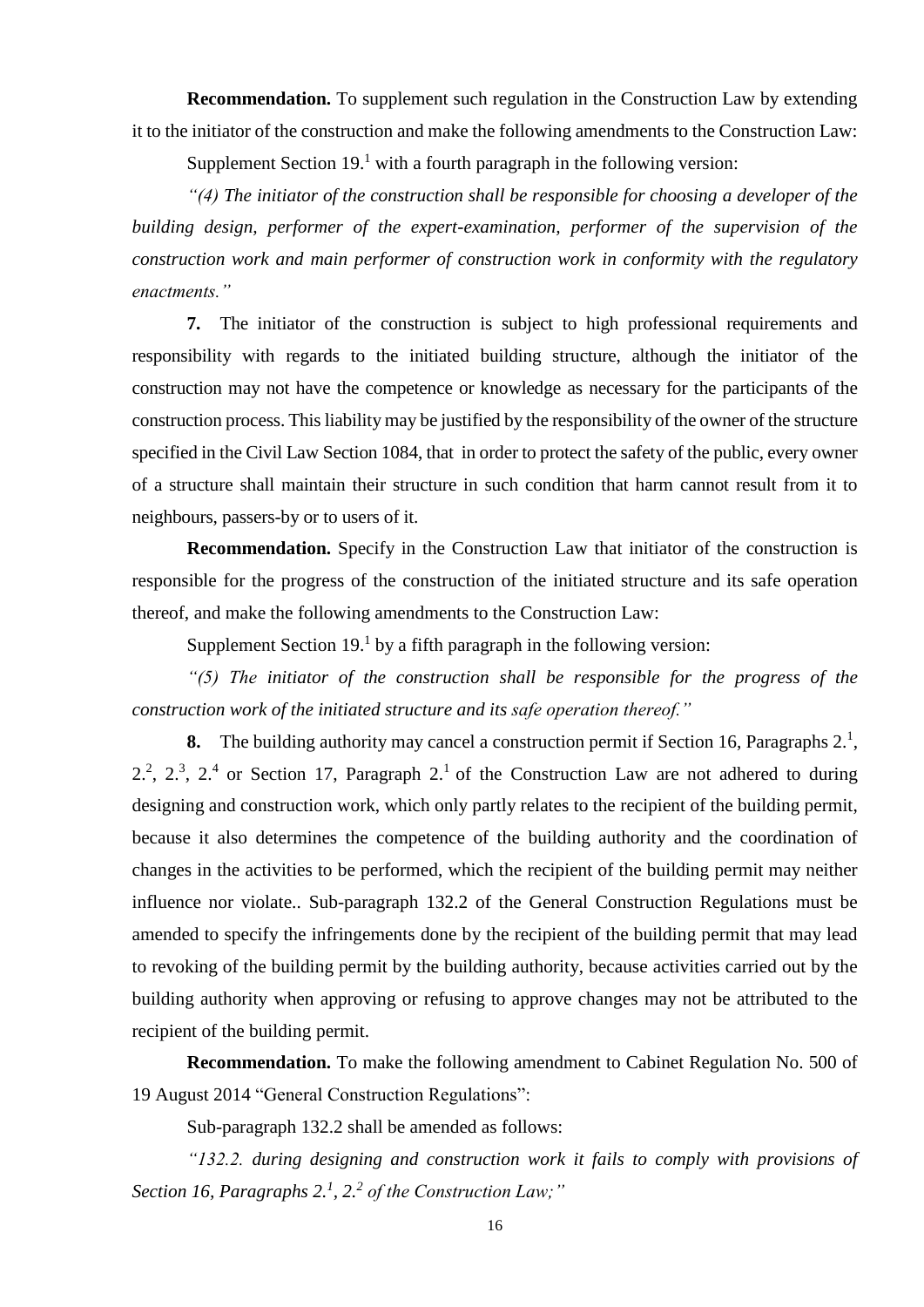**9.** In accordance with Section 6, Paragraph four, Clause 5 of the Law "On Prevention of Conflict of Interest in Activities of Public Officials" a public official is permitted to combine the office of a public official with execution of such authorisation on the grounds of which such official is acting on behalf of his or her relative if it does not result in a conflict of interest. There is recommendation to amend the General Construction Regulations, specifying and supplementing that the building inspector may carry out construction as a builder for his or her own needs or may provide construction services to relatives within the meaning of the Law "On Prevention of Conflict of Interest in Activities of Public Officials", while prohibiting the building inspector from controlling any such construction object.

**Recommendation.** To make the following amendment to Cabinet Regulation No. 500 of 19 August 2014 "General Construction Regulations":

Supplement regulations by a Paragraph  $133<sup>1</sup>$  in the following version:

*"133.<sup>1</sup> A building inspector may carry out construction as a builder for his or her own needs or may provide construction services to relatives within the meaning of the Law "On Prevention of Conflict of Interest in Activities of Public Officials". The building inspector is prohibited from controlling those construction objects."*

**10.** Building authorities should apply and compare their obligations in a number of regulatory enactments (the Construction Law, General Construction Regulations and Construction Regulations of Buildings) to carry out complete construction controls. The order of the control of construction, as well as the competence, rights and obligations of the building inspectors should be laid down in one regulatory act in order to avoid duplication and partial interpretation.

**Recommendation.** The procedures and conditions for building control, the rights and obligations of building inspectors should be set out only in the General Construction Regulations according to Section 5, Paragraph one, Clause f of the Construction Law.

**11.** A decision regarding the renewal of a building to its previous condition shall not be taken if the building has been demolished arbitrarily, but if the demolition of the building infringes public interest, taking the example of Lithuania, the renewal of the arbitrarily demolished building should be assessed.

**Recommendation.** To make the following amendment to Cabinet Regulation No. 500 of 19 August 2014 "General Construction Regulations":

The second sentence of Paragraph 147 shall be amended as follows:

*"A decision to renew previous condition shall not be taken, if the structure is demolished arbitrary, except, in cases when the demolition of the structure infringes the interests of the public where a decision to renew the previous condition should be considered."*

**12.** In order to reduce the volume of unauthorised construction in Latvia, sanctions for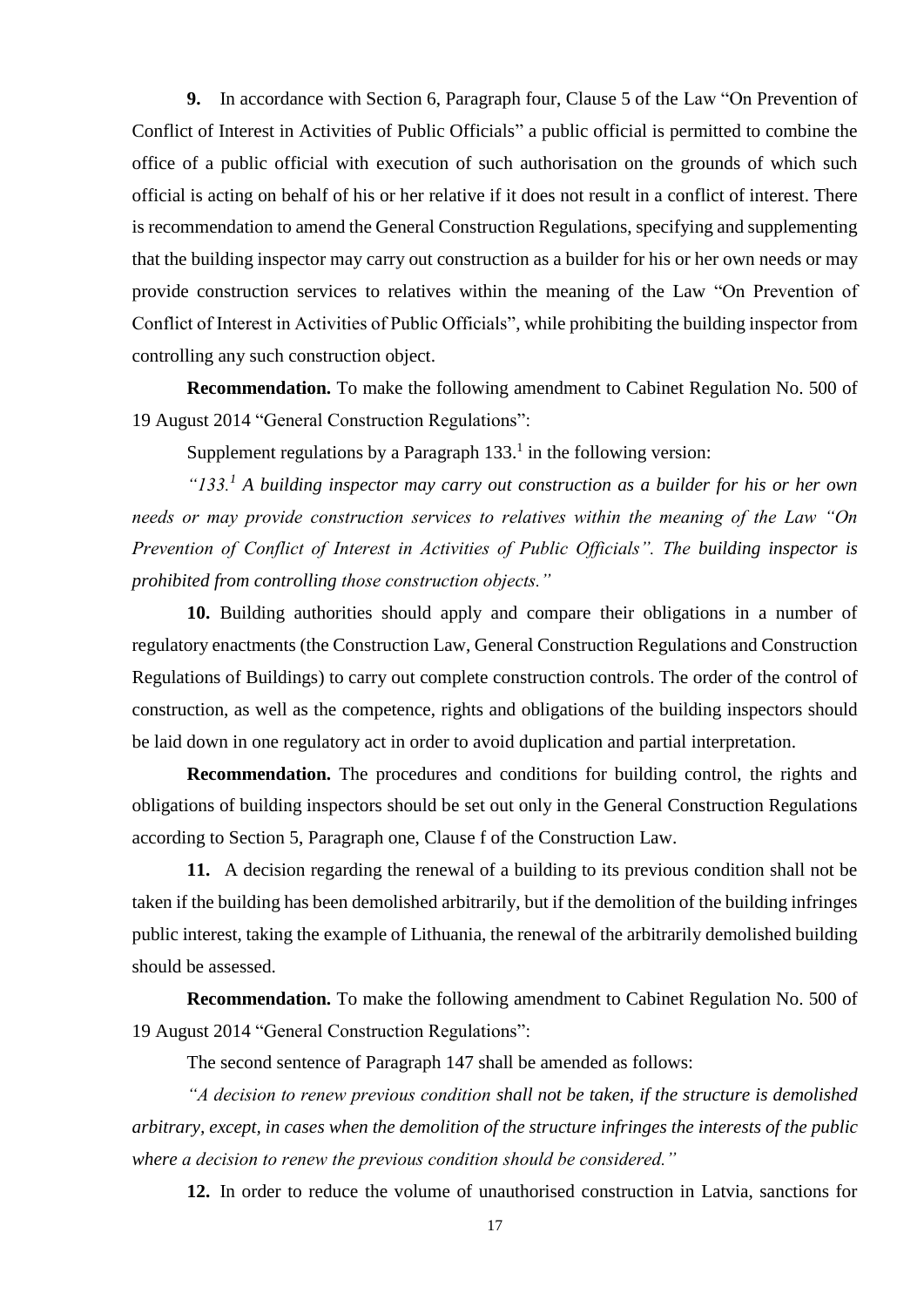unauthorised construction should be more severe.

**Recommendation.** *Additional unauthorised construction approval fee should be specified* in the local government binding regulations on fees for issuing a construction permit or accepting the construction intention.

**13.** Before authorising a building inspector on behalf of the building authority to take on the decisions specified in Section 18, Paragraphs five,  $6<sup>1</sup>$  and seven, and also Section 21, Paragraph seven of the Construction Law, the building authority or authority which carries out the functions of a building authority shall evaluate the risks of the authorisation. A building inspector who is authorised to take those decisions on behalf of the building authority must prepare a separate decision (in the name of the building authority) instead of including the text of the decision in the opinion regarding inspection of the structure.

**Recommendation.** In Section 12, Paragraph ten of the Construction Law, it should be specified that the building inspector must prepare and take a separate decision, and the following amendments to the Construction Law should be made:

Supplement Section 12, Paragraph ten with a second sentence in the following version:

*"The building inspector must take a separate decision on behalf of the building authority or authority which carries out the functions of a building authority in such cases."*

14. In order for a person directing criminal proceedings, to fulfil his/her duty to inform the Ministry of Economics and certification institution, which has certified the specialist, regarding possible infringements of professional operations of the construction specialists which have caused or may cause threat to human life, health and environment, he or she must first receive information regarding such infringement. In addition there is a lack of regulation in the regulatory enactments regulating construction regarding how the authorities controlling construction must act while identifying infringements of the construction regulations specified in Section 239 of the Criminal Law. Such regulation should be laid down in the General Construction Regulations.

**Recommendation.** To make the following amendment to Cabinet Regulation No. 500 of 19 August 2014 "General Construction Regulations":

Supplement regulations with a Paragraph  $146$ <sup>1</sup> in the following version:

*"146.<sup>1</sup> In order to establish that construction works are being carried out during a time period when they are suspended, in a Group 3 building or an apartment building, if construction works have been suspended due to their being carried out without a building permit or due to commencing of construction works prior to fulfilling the conditions of the building permit, or construction norms or provisions regarding buildings, bridges, overpasses or other construction are violated and as a result thereof a structure or part thereof collapsed, the building authority or*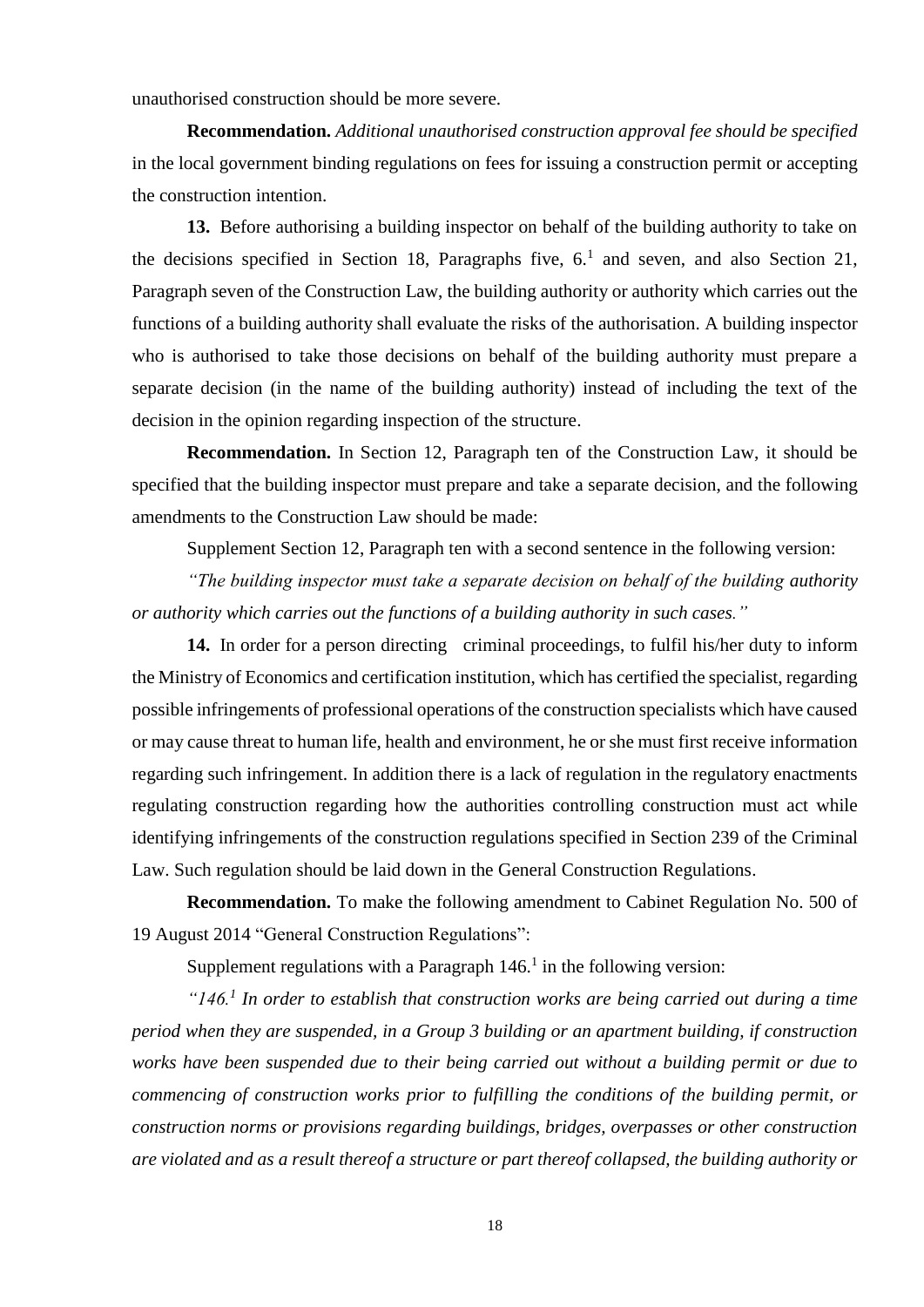*authority which carries out the functions of a building authority has a duty to notify the State Police and the Office of the Prosecutor, indicating the committing of a possible criminal violation."*

### **11. THESES PUT FORWARD FOR DEFENCE:**

**1. THESIS:** In order to improve the clarity of the definition of responsibility in construction with regard to the construction control procedures, which are currently regulated in the Construction Law and General Construction Regulations and, in some cases, in Construction Regulations of Buildings, in accordance with Section 5, Paragraph one, Clause f of the Construction Law, the procedures and conditions for building control, the rights and obligations of building inspectors should be determined only by General Construction Regulations.

At the same time, Sub-paragraph 132.2 of the General Construction Regulations must be amended to specify the infringements which are attributable to the recipient of the building permit, because the person cannot be subject to activities carried out by the building authority. So, Subparagraph 132.2 shall be amended as follows: *"132.2. during designing and construction work it fails to comply with provisions of Section 16, Paragraphs 2.1, 2.2 of the Construction Law;"*

**2. THESIS:** In order to improve the adequacy of the definition of responsibility in construction, a **correction of errors is required:**

- Section 6.<sup>1</sup>, Paragraph one, Clause 4 of the Construction Law has been excluded, but in Paragraph 45 of the General Construction Regulations this part of the rule is not excluded, and it is necessary to amend Paragraph 45 of the General Construction Regulations and Paragraph 45 shall be amended as follows: *"45. If an expert-examination of a building design is mandatory or it is requested by the building authority, by substantiating the necessity for an expert-examination, the performer of the expert-examination of the building design shall be selected by the initiator of construction. A contract on expert-examination shall be entered into and expenditure related thereto shall be covered by the initiator of construction."*

- Section 19<sup>2</sup>, Paragraph eight of the Construction Law has a clerical error, naming the developer of the building design as the performer of the construction project, which must be corrected so that this section is not construed so as to mean that only the developer of the building design (Būvprojekta izstrādātājs) is not responsible for each negligence and the Construction Law should be amended as follows: *Replace the words "performer of the construction project" ("Būvprojektēšanas veicējs") in the eighth paragraph of Section 19.2 with the words "developer of the building design" ("Būvprojekta izstrādātājs");*

**-** it is necessary to amend the Ethics Code, stating that *"The violations of the basic ethical principles specified in the Ethics Code shall be examined by the industry certification bodies".* At the same time, the rules laid down in the Ethics Code for the Ethics Commission should be excluded, as the Ethics Commission has been terminated.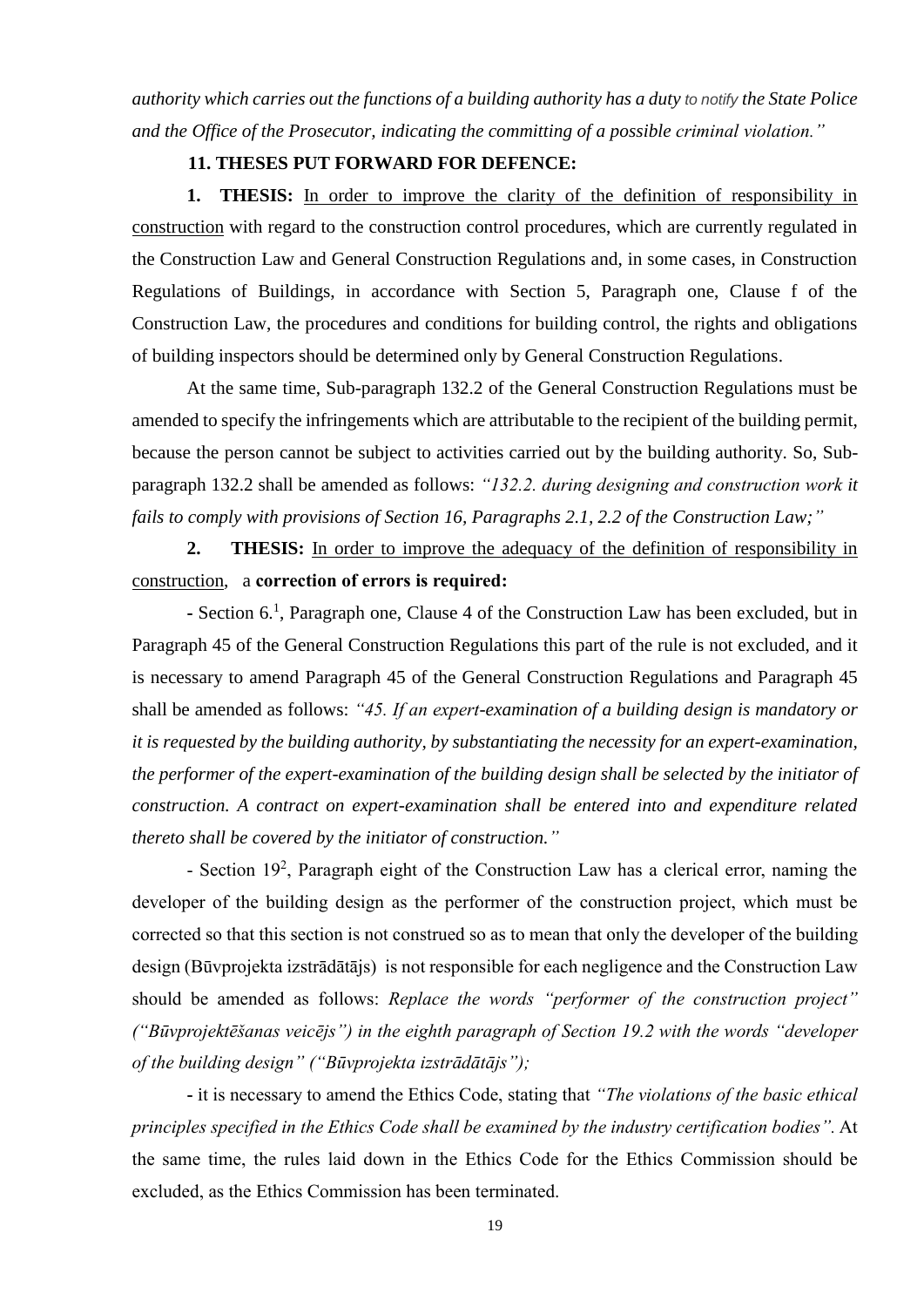**3. THESIS:** In order to improve the responsibility of the initiator of the construction during the construction, that arise out of Sections 1782 and 1084 of the Civil Law, Section 19.<sup>1</sup> of the Construction Law should be supplemented by a fourth and a fifth paragraph in the following version:

*"(4) The initiator of the construction shall be responsible for choosing a developer of the building design, performer of the expert-examination, performer of the supervision of the construction work and main performer of construction work in conformity with the regulatory enactments."*

*"(5) The initiator of the construction shall be responsible for the progress of the construction work of the initiated structure and its safe operation thereof."*

At the same time, since it is currently not specified in the General Construction Regulations that the supervision of the construction work may be performed in cases not provided for by regulatory enactments, Paragraph 120 of the General Construction Regulations should be supplemented by providing that the initiator of the construction is entitled to invite the performer of supervision of the construction work in other cases and supplement the regulations by subparagraph 120.5 as follows: *"120.5. the initiator of the construction shall also invite the performer of supervision of the construction work in other cases".*

**4. THESIS:** In order to improve the responsibility of the participants of the construction process during the construction in relation to the lack of regulation on the division of responsibility or the transition of it to the new participants of the construction process, the General Construction Regulations should be supplemented by adding a third sentence to paragraph 130 as follows: *"The new participants of the construction process shall undertake full responsibility for the continuation of construction in accordance with the requirements of the regulatory enactments.*

**5. THESIS:** In order to improve the control of construction, ensuring responsibility in construction, if the building inspector is authorised to take decisions on behalf of the building authority specified in Section 18, Paragraphs five,  $6<sup>1</sup>$  and seven, and also Section 21, Paragraph seven of the Construction Law, it must be determined that the building inspector must prepare a separate decision (in the name of the building authority) instead of including the text of the decision in the opinion regarding inspection of the structure. It should be specified in Section 12, Paragraph ten of the Construction Law, and Section 12, Paragraph ten should be supplemented with a second sentence in the following version: *"The building inspector must take a separate decision on behalf of the building authority or authority which carries out the functions of a building authority in such cases."*

Taking into account the fact that a building inspector could also may carry out construction as a builder for his or her own needs or may provide construction services to relatives within the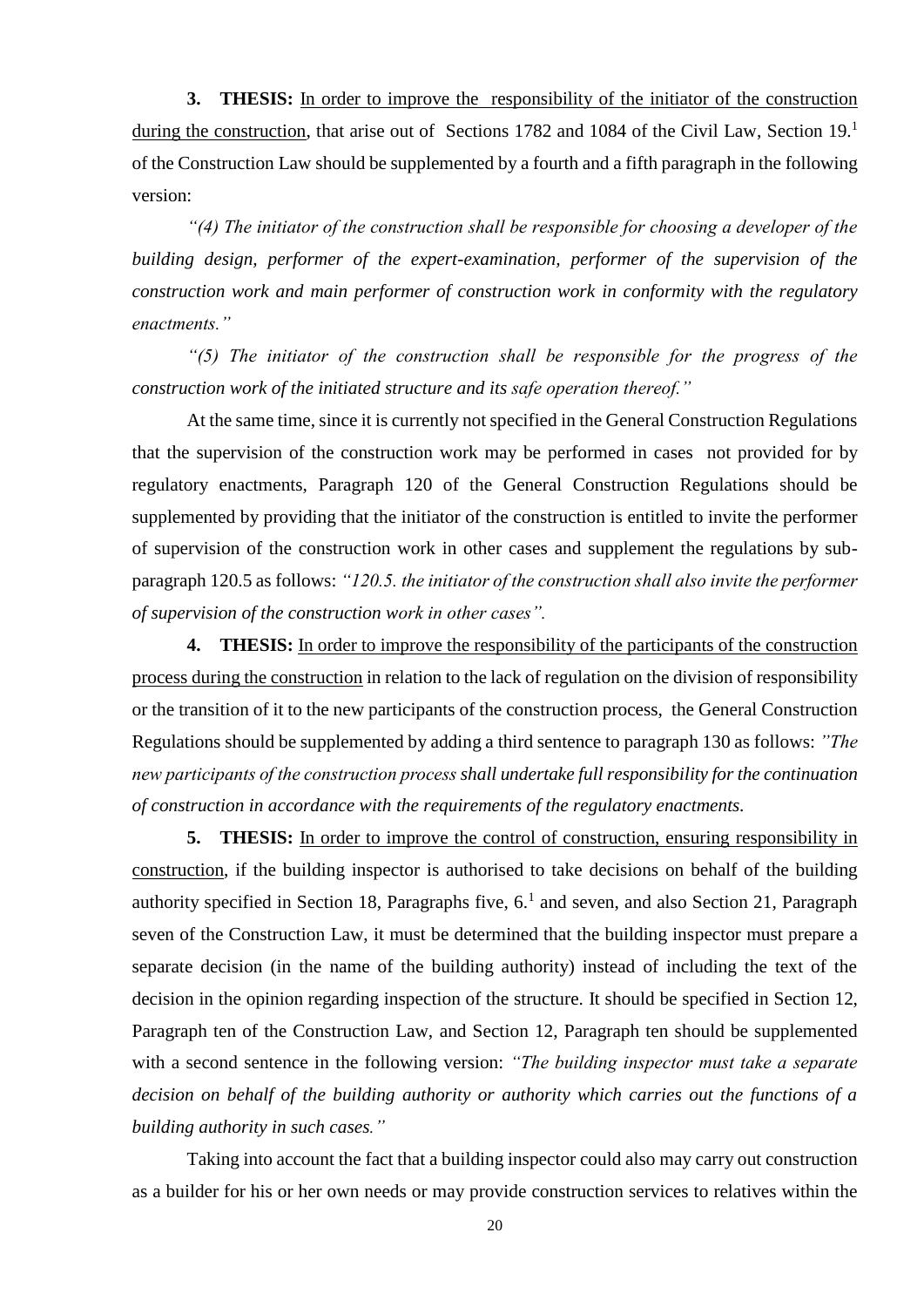meaning of the Law "On Prevention of Conflict of Interest in Activities of Public Officials", while prohibiting the building inspector from controlling any such construction objects, the General Construction Regulations must be supplemented with a Paragraph  $133<sup>1</sup>$  in the following version: *"133.<sup>1</sup> A building inspector may carry out construction as a builder for his or her own needs or may provide construction services to relatives within the meaning of the Law "On Prevention of Conflict of Interest in Activities of Public Officials". The building inspector is prohibited from controlling those construction objects."*

**6. THESIS:** In order to enhance the capacity of authorities controlling construction to act by detecting violation of construction provisions, since the regulatory enactments regulating construction lack regulation regarding how the authorities controlling construction must act while identifying infringements of the construction regulations specified in Section 239 of the Criminal Law, such regulation should be laid down in the General Construction Regulations and must be supplemented with a Paragraph  $146<sup>1</sup>$  in the following version: " $146<sup>1</sup>$  In order to establish that *construction works are being carried out during a time period when they are suspended, in a Group 3 building or an apartment building, if construction works have been suspended due to their being carried out without a building permit or due to commencing of construction works prior to fulfilling the conditions of the building permit, or construction norms or provisions regarding buildings, bridges, overpasses or other construction are violated and as a result thereof a structure or part thereof collapsed, the building authority or authority which carries out the functions of a building authority has a duty to notify the State Police and the Office of the Prosecutor, indicating the committing of a possible criminal violation."*

Whereas, determining that a structure has been demolished arbitrary, but its demolition would have affected the interests of the public, the decision to renew the previous condition should be considered. In this context, the second sentence of Paragraph 147 of General Construction Regulations should be amended as follows: *"A decision to renew previous condition shall not be taken, if the structure is demolished arbitrary, except, in cases when the demolition of the structure infringes the interests of the public where a decision to renew the previous condition should be considered."*

At the same time, in order to reduce the volume of unauthorised construction in Latvia, sanctions for unauthorised construction should be more severe and additional unauthorised construction approval fee should be specified in the local government binding regulations on fees for issuing a construction permit or accepting the construction intention.